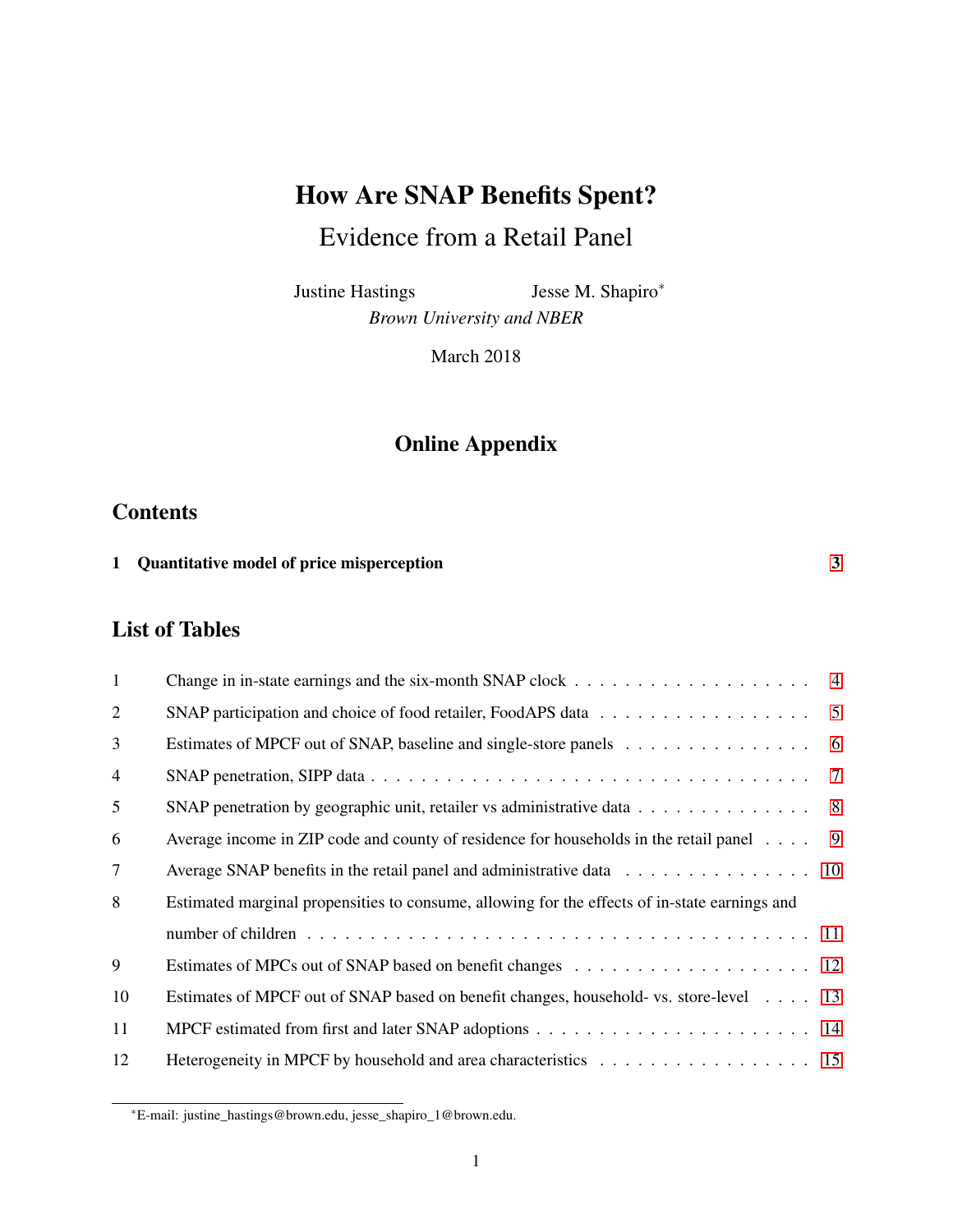| 13 | Sensitivity of estimates of MPCF out of SNAP based on benefit changes to assumptions about      |  |  |  |
|----|-------------------------------------------------------------------------------------------------|--|--|--|
|    |                                                                                                 |  |  |  |
| 14 |                                                                                                 |  |  |  |
| 15 |                                                                                                 |  |  |  |
| 16 | Effect of SNAP adoption on coupon redemption, alternative definition 19                         |  |  |  |
| 17 |                                                                                                 |  |  |  |
| 18 | Effect of SNAP adoption on store-brand share, by part of month 21                               |  |  |  |
| 19 | Quantitative implications of psychological departures from fungibility, sensitivity to alterna- |  |  |  |
|    |                                                                                                 |  |  |  |

# List of Figures

| $\mathbf{1}$   |                                                                                                   |    |
|----------------|---------------------------------------------------------------------------------------------------|----|
| $\overline{2}$ | Household income and size before and after SNAP adoption, SIPP data                               | 24 |
| 3              |                                                                                                   |    |
| $\overline{4}$ | Monthly SNAP expenditure, retailer panel and Rhode Island Retailer                                | 26 |
| 5              | Distribution of SNAP benefits in the retail panel and administrative data, quantile-quantile plot | 27 |
| 6              |                                                                                                   | 28 |
| $\tau$         | SNAP benefits and monthly expenditure before and after SNAP exit 29                               |    |
| 8              | Decomposition of increase in SNAP-eligible spending into number of trips and spending per         |    |
|                |                                                                                                   |    |
| 9              | Monthly expenditure on SNAP-eligible items before and after SNAP adoption 31                      |    |
| 10             | SNAP-eligible share of expenditure before and after SNAP adoption                                 | 32 |
| 11             |                                                                                                   |    |
| 12             | Participation and benefits at Rhode Island Retailer, over the six-month SNAP clock                | 34 |
| 13             | Participation, benefits, and spending over the six-month SNAP clock for SNAP adopters who         |    |
|                | have at least six consecutive non-SNAP months after first adoption 35                             |    |
| 14             | Fit of regression model to monthly SNAP benefits and SNAP-eligible spending around benefit        |    |
|                |                                                                                                   |    |
| 15             |                                                                                                   |    |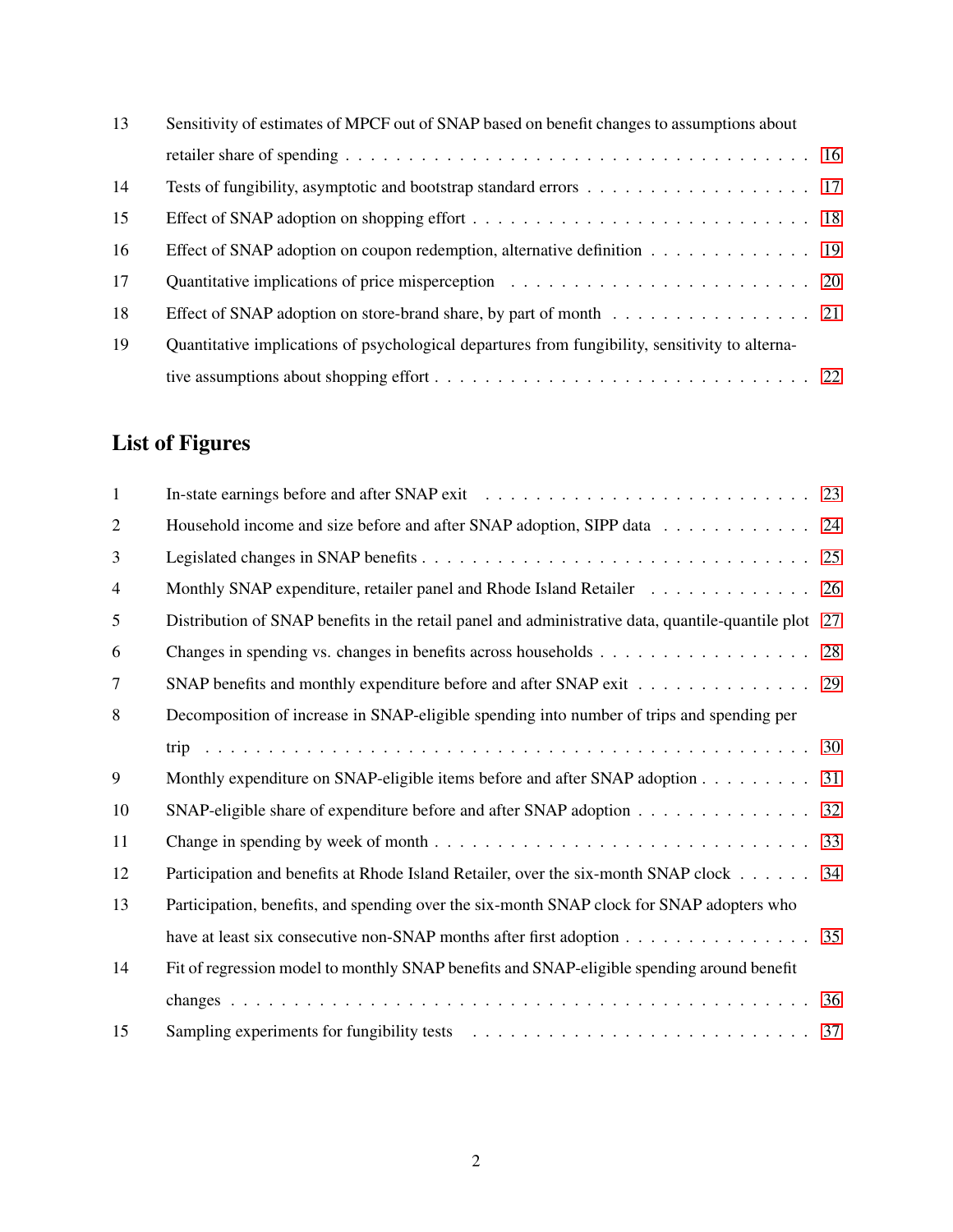#### <span id="page-2-0"></span>1 Quantitative model of price misperception

Here we extend the model introduced in the body of the paper to allow, following Liebman and Zeckhauser (2004), that receipt of an in-kind benefit may lead the household to misperceive the price of food. We operationalize this idea by supposing that in any period  $w'$  the household believes that the price of food in any period  $w \geq w'$  is  $\left(1 - \sigma \frac{b_{w'-1}}{v} \right)$  $y_{w-1}$ +*m*+*b*<sub>*w*</sub><sub>0−1</sub>  $\int d\left(\frac{s_w^f}{f_w}\right)$ where  $\sigma \ge 0$  is a parameter. The value  $\sigma = 0$  corresponds to correct perceptions.

The value  $\sigma = 1$  corresponds to confusion of average and marginal prices. In a static model with cash endowment *y*, SNAP benefits *b*, and marginal price of food of 1, the average price of food, integrating over the budget set, is  $\frac{y}{y+b}$ . In this sense, the value  $\sigma = 1$  corresponds to treating the average price as the marginal price. The same thought experiment corresponds to the model of tariff misperception in Ito (2014), with uniform weights over the entire budget set.

The household's misperception of prices may cause it to violate the budget constraint. To close the model, we suppose that, if in some period w' the household's desired choices lead to a violation of the budget constraints, then nonfood consumption  $n_w$  adjusts to the highest feasible value given the household's other choices. If this adjustment is insufficient we suppose that  $f_w$  adjusts in a similar manner.

Online appendix table [17](#page-19-0) presents the results. Column (1) presents empirical counterparts to model outputs. Column (2) presents the model's implications under the neoclassical benchmark. Column (3) adds short-run time preference. Column (4) adds mental accounting. Column (5) drops mental accounting and adds price misperception assuming that  $\sigma = 1$ . Column (6) considers the more extreme possibility that  $\sigma$  is equal to the largest value such that food prices are never perceived to be negative.

With  $\sigma = 1$ , the model with price misperception predicts an MPCF of 0.28, well above the neoclassical benchmark but smaller than the estimated value of 0.59. With  $\sigma$  at the largest value consistent with perceiving nonnegative prices, the model nearly replicates the observed MPCF. In both cases, the model replicates the pattern that shopping effort declines more for food than for nonfood purchases following receipt of SNAP. In neither case does the model with price misperception match the fact, shown in online appendix table [18,](#page-20-0) that shopping effort declines more for food than for nonfood purchases in the second half of the month. The reason is that SNAP benefits are largely exhausted by the second period, so in this period households perceive the price of food almost correctly. By contrast, the model with mental accounting correctly predicts that shopping effort declines more for food than for nonfood purchases in the second half of the month.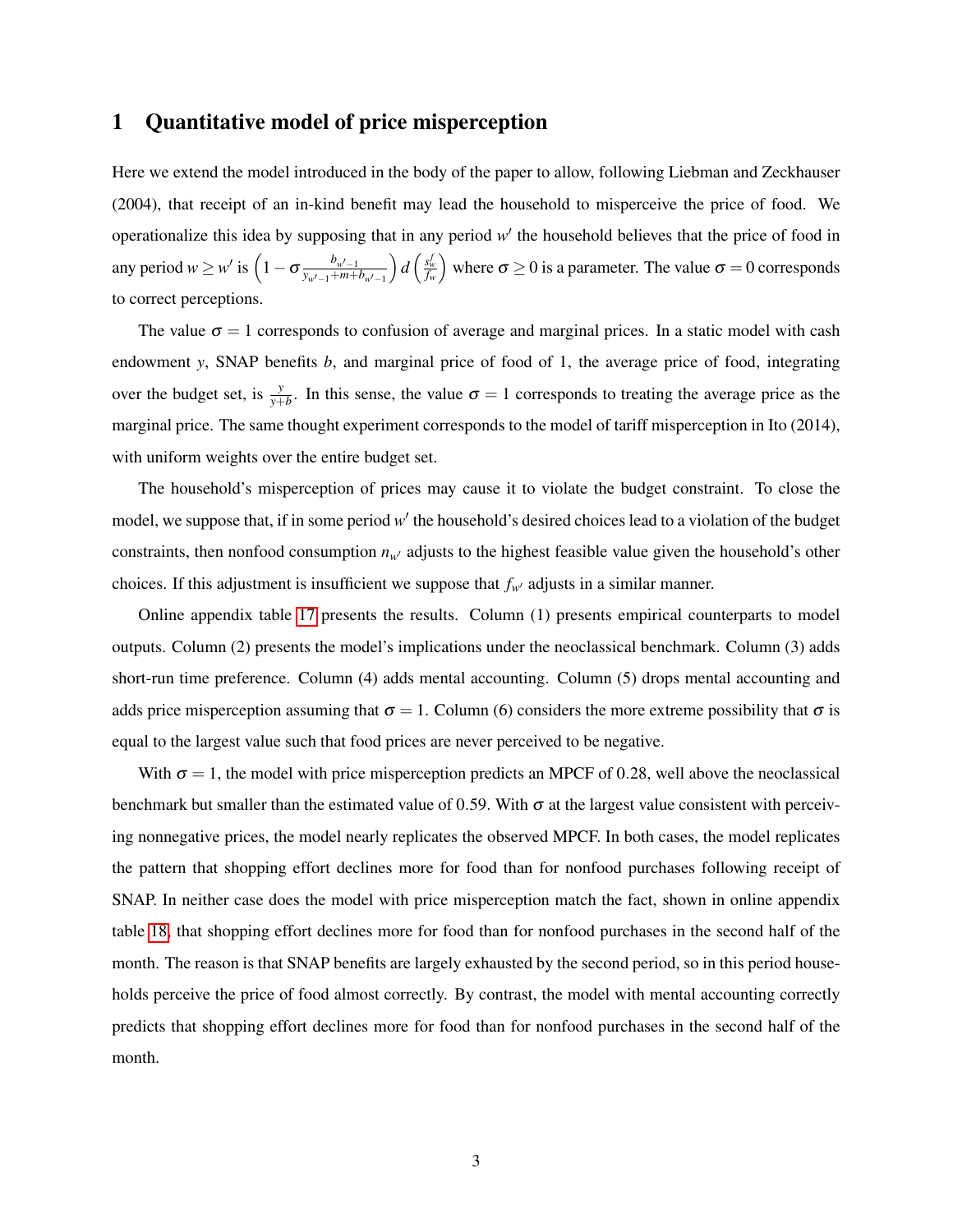<span id="page-3-0"></span>

|                              | Change in in-state earnings |
|------------------------------|-----------------------------|
| Multiple of six months       | 31.305                      |
|                              | (0.787)                     |
| Not multiple of six months   | 25.316<br>(0.864)           |
| Number of household-quarters | 7032157                     |
| Number of households         | 182413                      |

Online Appendix Table 1: Change in in-state earnings and the six-month SNAP clock

Notes: Data are from Rhode Island administrative records from October 2004 through June 2016. See section 2.1 for details on sample definition and variable construction. The unit of observation is the household-quarter. The table reports coefficient estimates from a regression with standard errors in parentheses clustered by household. The dependent variable is the change in in-state earnings and the regression controls for calendar quarter fixed effects. The key independent variables are indicators for whether or not the quarter contains a month whose time from the most recent SNAP adoption is divisible by six months. The omitted category consists of the first two quarters (inclusive of the adoption quarter) after the household's most recent SNAP adoption, all quarters after the first eight quarters (inclusive of the adoption quarter) following the household's most recent adoption, and all quarters for which there is no preceding adoption.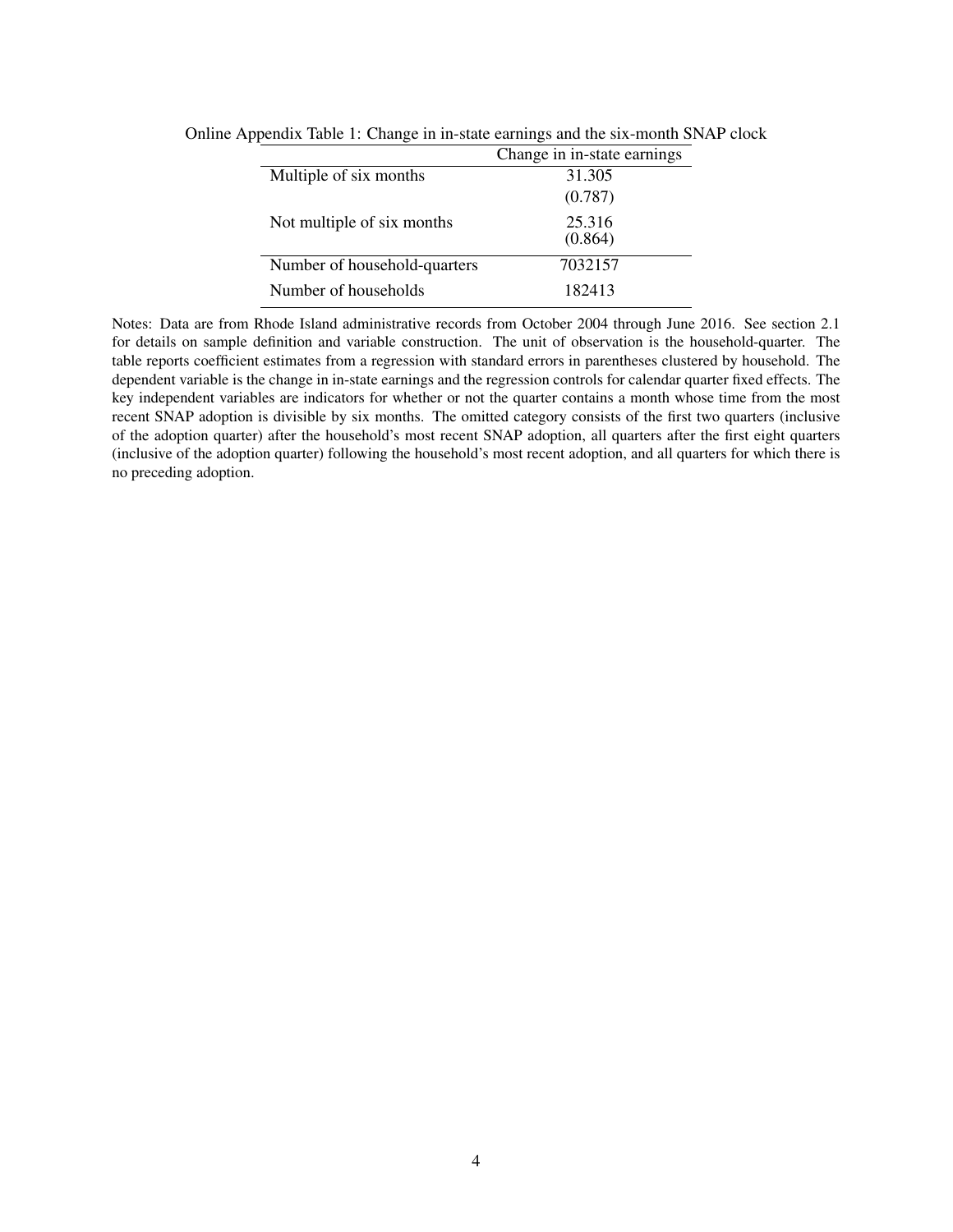|                          | Household's primary retailer is |               |               |         |            |
|--------------------------|---------------------------------|---------------|---------------|---------|------------|
|                          | Most popular                    | Second most   | Third most    | Other   | Number of  |
|                          | chain                           | popular chain | popular chain | chain   | households |
| Overall                  | 0.347                           | 0.192         | 0.108         | 0.353   | 4820       |
|                          | (0.029)                         | (0.022)       | (0.014)       | (0.024) |            |
| SNAP participant         | 0.335                           | 0.181         | 0.116         | 0.368   | 1581       |
|                          | (0.045)                         | (0.028)       | (0.020)       | (0.032) |            |
| SNAP non-participant     |                                 |               |               |         |            |
| Income $\leq 100\%$ FPL  | 0.332                           | 0.162         | 0.065         | 0.442   | 354        |
|                          | (0.052)                         | (0.033)       | (0.022)       | (0.052) |            |
| Income $101 - 185\%$ FPL | 0.344                           | 0.175         | 0.133         | 0.348   | 845        |
|                          | (0.039)                         | (0.025)       | (0.018)       | (0.034) |            |
| Income $> 185\%$ FPL     | 0.352                           | 0.199         | 0.104         | 0.345   | 2038       |
|                          | (0.031)                         | (0.025)       | (0.016)       | (0.027) |            |

<span id="page-4-0"></span>Online Appendix Table 2: SNAP participation and choice of food retailer, FoodAPS data

Notes: The table is modeled on table 5 of Ver Ploeg et al. (2015). Data are from the restricted use National Household Food Acquisition and Purchase Survey (FoodAPS), collected from April 2012 through January 2013. The first three columns show, respectively, the share of households whose primary food store is part of the most popular, second most popular, or third most popular retail chain in the state. The fourth column shows the share of households whose primary food store is part of a chain outside the top three retail chains in the state. Standard errors are in parentheses, and shares and standard errors are adjusted using recommended sample weights. We measure the popularity of each retail chain in each state by the share of resident households who list a store in the given retail chain as their primary food store, treating independent stores as single-store chains. The 2012 Federal Poverty Level (FPL) is a threshold level of income that depends on household size.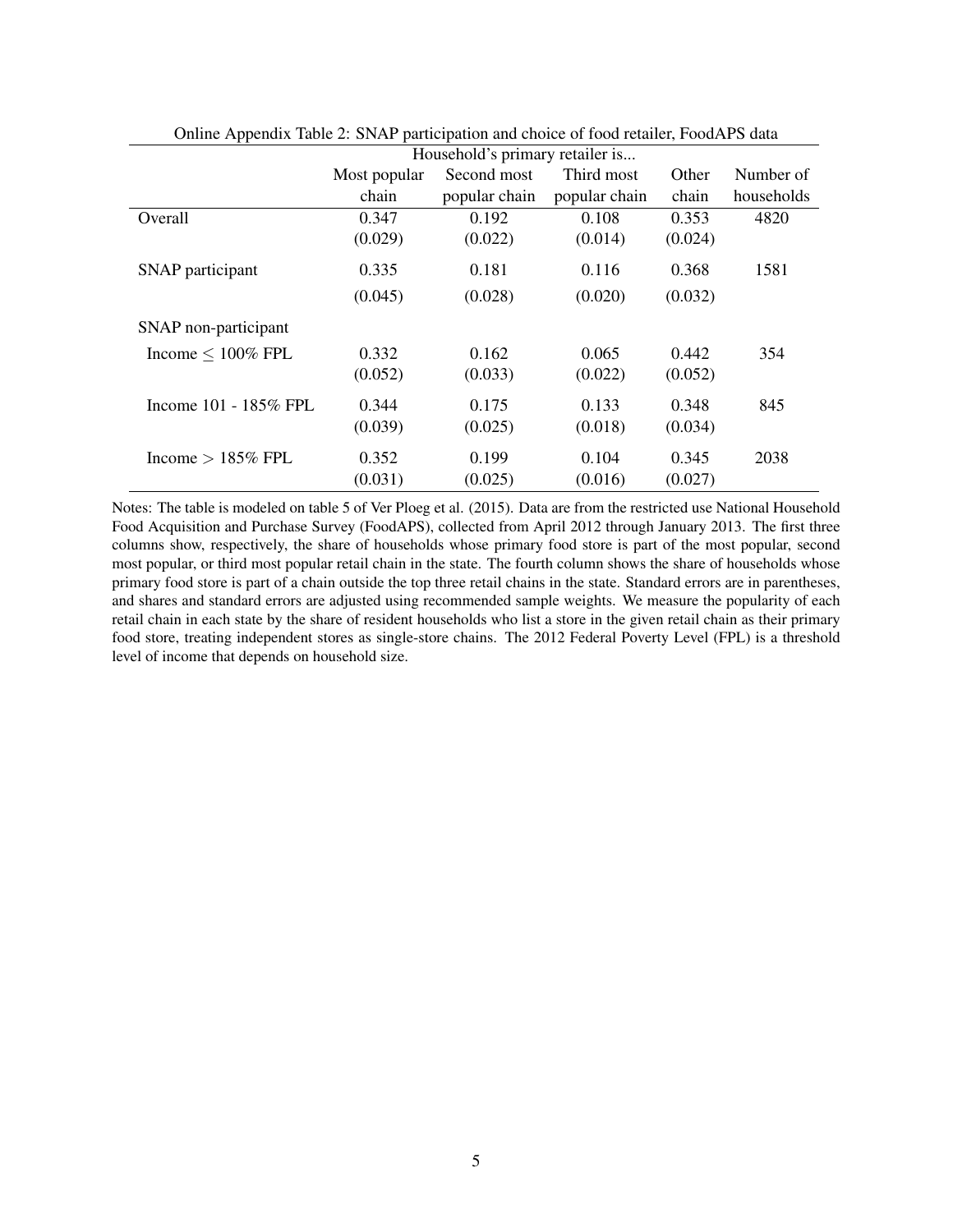<span id="page-5-0"></span>

| * *                        |                 |                        |                   | л. |
|----------------------------|-----------------|------------------------|-------------------|----|
|                            | (1)             | (2)                    | (3)               |    |
|                            |                 | SNAP-eligible spending | p-value for       |    |
| Sample                     | <b>Baseline</b> | Single-store           | equality of MPCFs |    |
| MPCF out of SNAP benefits  | 0.5884          | 0.5332                 | 0.2111            |    |
|                            | (0.0073)        | (0.0484)               |                   |    |
| Number of household-months | 2005392         | 24600                  |                   |    |
| Number of households       | 24456           | 300                    |                   |    |

Online Appendix Table 3: Estimates of MPCF out of SNAP, baseline and single-store panels

Notes: In column (1), the data come from our baseline panel. In column (2), the data come from a panel consisting of all transactions at one of the retailer's stores over the period from February 2006 through December 2012. In both cases the sample is the set of SNAP adopters in the respective panel. The unit of observation is the householdmonth. Columns (1) and (2) report coefficient estimates from a 2SLS regression, with standard errors in parentheses clustered by household and calendar month using the method in Thompson (2011). All models are estimated in first differences and include calendar month fixed effects. The dependent variable is SNAP-eligible spending. The endogenous regressors are SNAP benefits and the additive inverse of fuel spending. The coefficient on SNAP benefits is reported as the MPCF out of SNAP benefits. Excluded instruments are (i) the product of the household's average gallons of gasoline per month and the change in the price of regular gasoline, (ii) an indicator for SNAP adoption, and (iii) an indicator for the first month of the SNAP clock. See the table in the main text for definitions of these instruments. Column (3) reports the *p*−value for a test of the hypothesis that the MPCF is equal between the two samples, treating the samples as independent.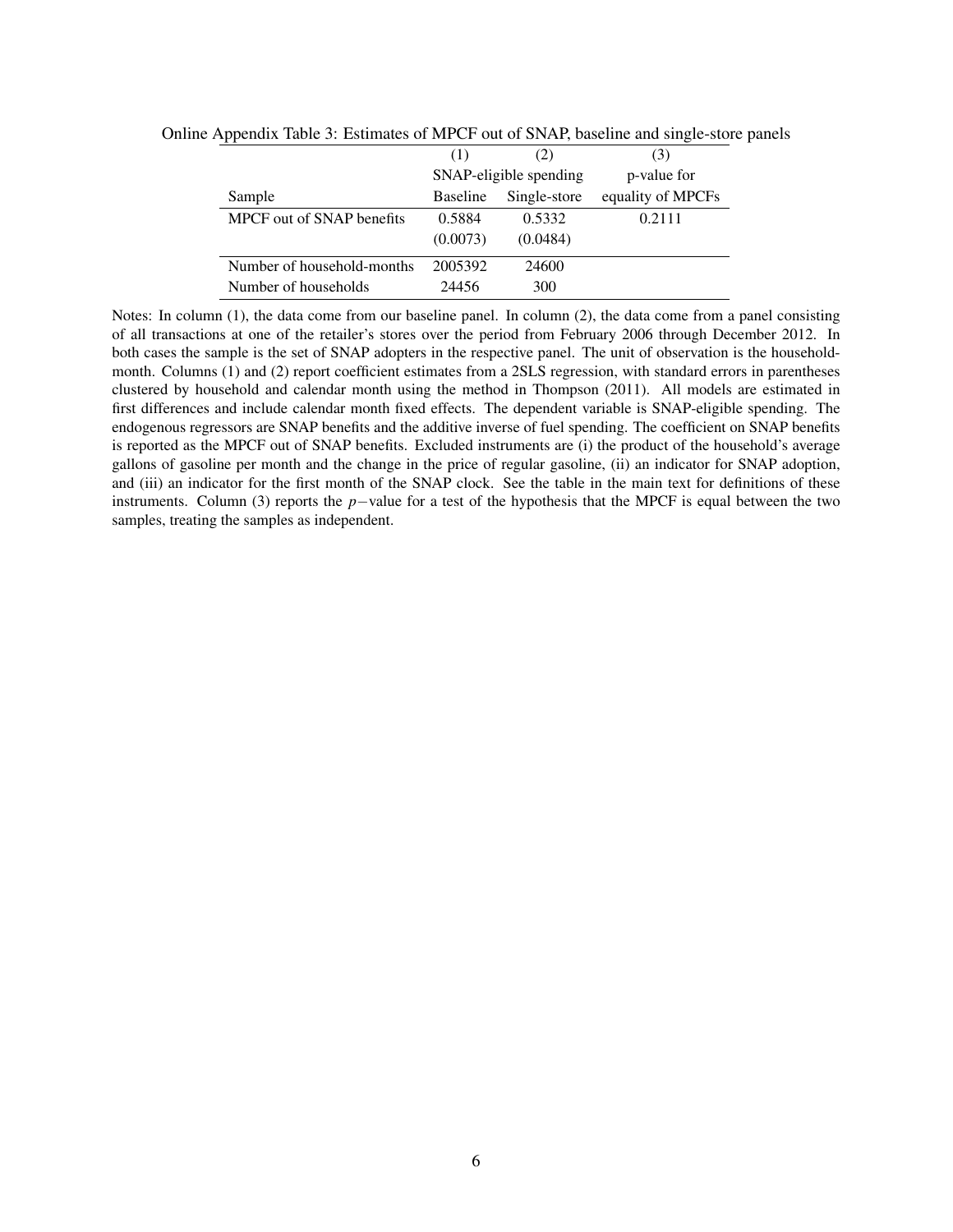<span id="page-6-0"></span>

| Online Appendix Table 4: SNAP penetration, SIPP data |                |  |  |  |  |
|------------------------------------------------------|----------------|--|--|--|--|
| (1)                                                  | (2)            |  |  |  |  |
| 0.090                                                | 0.119          |  |  |  |  |
| (0.0006)                                             | (0.0005)       |  |  |  |  |
| 0.172                                                | 0.217          |  |  |  |  |
| (0.0033)                                             | (0.0016)       |  |  |  |  |
| Households with nonzero                              | All households |  |  |  |  |
| longitudinal weight                                  |                |  |  |  |  |
| <b>Yes</b>                                           | Yes            |  |  |  |  |
| <b>Yes</b>                                           | N <sub>0</sub> |  |  |  |  |
| 234995                                               | 526997         |  |  |  |  |
| 17451                                                | 66390          |  |  |  |  |
|                                                      |                |  |  |  |  |

Notes: Data are from all waves of the 2008 Survey of Income and Program Participation (SIPP), which cover months May 2008 through November 2013 and are publicly available at www.nber.org/data/survey-of-income-and-program-participation-sipp-data.html as of October 2017. The sample includes interview months only. A household-wave is considered to be on SNAP if it has positive SNAP benefits in the interview month. Only observations with well-defined SNAP benefits are considered. The cross-sectional weight is the SIPP household-month weight of the interview month for the relevant survey wave. The longitudinal weight is constructed following the "Householder Weight Procedure" proposed in Ernst (1986): we assign each household present in the first wave of the panel the SIPP longitudinal person weight of the head of household as the longitudinal household weight. Households that are not present in the first wave are assigned a longitudinal weight of zero. Cross-sectional weights are used when calculating the share of household-waves on SNAP. Longitudinal weights are used when calculating the share of households ever on SNAP when specified. Column (1) calculates shares using the sample of households with nonzero longitudinal weights. Column (2) calculates shares using all households in the panel.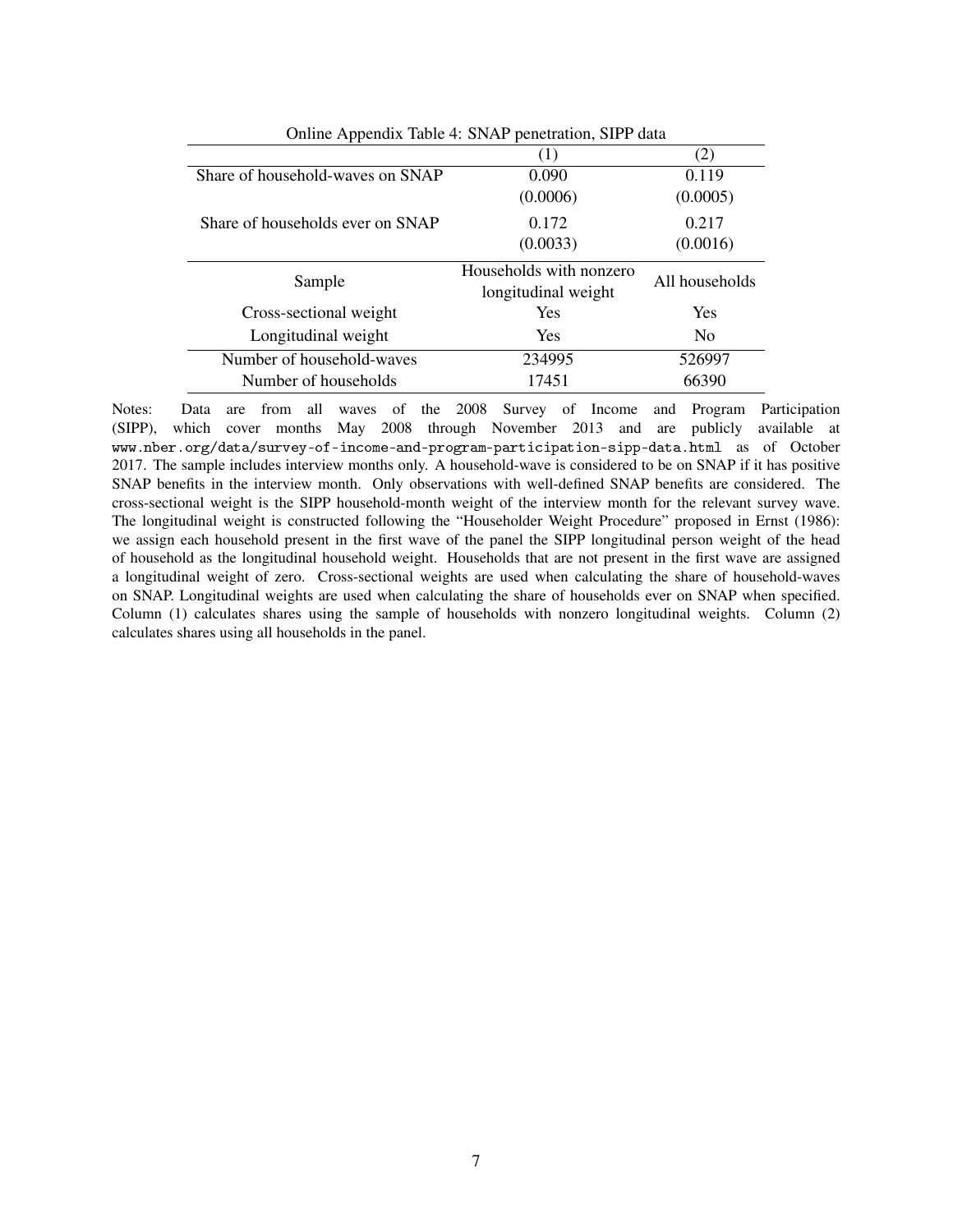<span id="page-7-0"></span>

| Geographic unit used for | Share of households on SNAP |                                  |  |  |
|--------------------------|-----------------------------|----------------------------------|--|--|
| comparison               |                             | Retail panel Administrative data |  |  |
| National                 |                             |                                  |  |  |
| 2006-2012                | 0.077                       | 0.145                            |  |  |
| 2006-2010                | 0.070                       | 0.127                            |  |  |
| County                   |                             |                                  |  |  |
| 2006-2010                | 0.071                       | 0.139                            |  |  |

Online Appendix Table 5: SNAP penetration by geographic unit, retailer vs administrative data

Notes: The first column reports the share of household-months that are SNAP months in the retail panel. The first row is for the full sample, the second row restricts to period 2006-2010, and the third row restricts to the period 2006-2010 for those households for which information on county of residence is non-missing. The second column reports the corresponding shares from administrative data. The first two rows report the share of US households on SNAP for the average month in the given sample period. The third row reports the average share of US households on SNAP in the given period, weighting each county by the number of retailer households resident in that county. To measure the share of US households on SNAP in each month, we use monthly data on the number of SNAP households from the United States Department of Agriculture Food and Nutrition Service via http://www.fns.usda.gov/sites/default/files/pd/SNAPZip69throughCurrent.zip in May 2017, and annual data on the number of US households from the American Community Survey by the United States Census Bureau via https://factfinder.census.gov/faces/nav/jsf/pages/download\_center.xhtml in November 2017. To measure the share of households in each county in each month, we begin with annual estimates of the share of the population receiving SNAP in each county from 2006 to 2010 from the United States Department of Agriculture Economic Research Service via https://www.ers.usda.gov/data-products/supplemental-nutrition-assistance-program-snap-<br>-data-system/time-series-data/ in November 2017. We then convert these to estimates  $-$ data-system/time-series-data/ in November 2017. of the share of households on SNAP by multiplying by the ratio of the number of people per household in the state to the number of SNAP recipients per SNAP household in the state. We use annual population estimates for each state from the United States Census Bureau via https://www.census.gov/data/datasets/time-series/demo/popest/intercensal-2000-2010-state.html and https://www.census.gov/data/datasets/2016/demo/popest/state-total.html in November 2017. We use monthly estimates of the number of households and people on SNAP in each state from the United States Department of Agriculture Food and Nutrition Service via http://www.fns.usda.gov/sites/default/files/pd/SNAPZip69throughCurrent.zip in May 2017.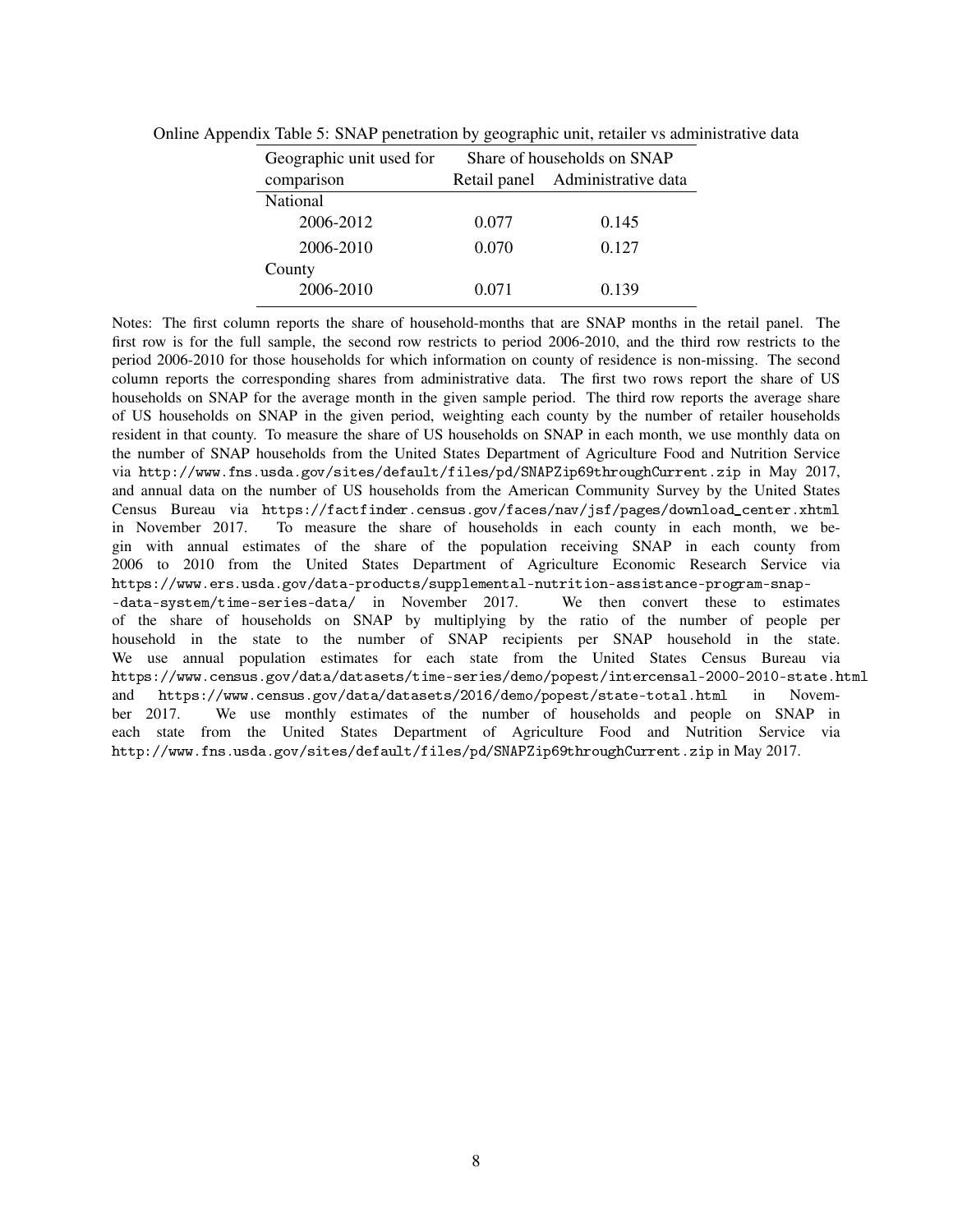Online Appendix Table 6: Average income in ZIP code and county of residence for households in the retail panel  $\overline{a}$ 

<span id="page-8-0"></span>

| Average household income in ZIP code of residence                                      | 54156  |
|----------------------------------------------------------------------------------------|--------|
| Average household income in county of residence                                        | 49668  |
| Ratio of average household income in ZIP code to<br>average household income in county | 1.087  |
| Number of households                                                                   | 463120 |

Notes: The sample is the set of all households in the retailer data for which we observe the ZIP code of residence and are able to match it to a county of residence using the procedure described in the main text. Average household income in ZIP code and county of residence is the average Adjusted Gross Income in the 2007 tax year according to the IRS Statistics of Income series, generously provided to us by Atif Mian and Amir Sufi, who obtained it from the IRS (http://www.irs.gov/taxstats/indtaxstats/article/0,,id=96947,00.html).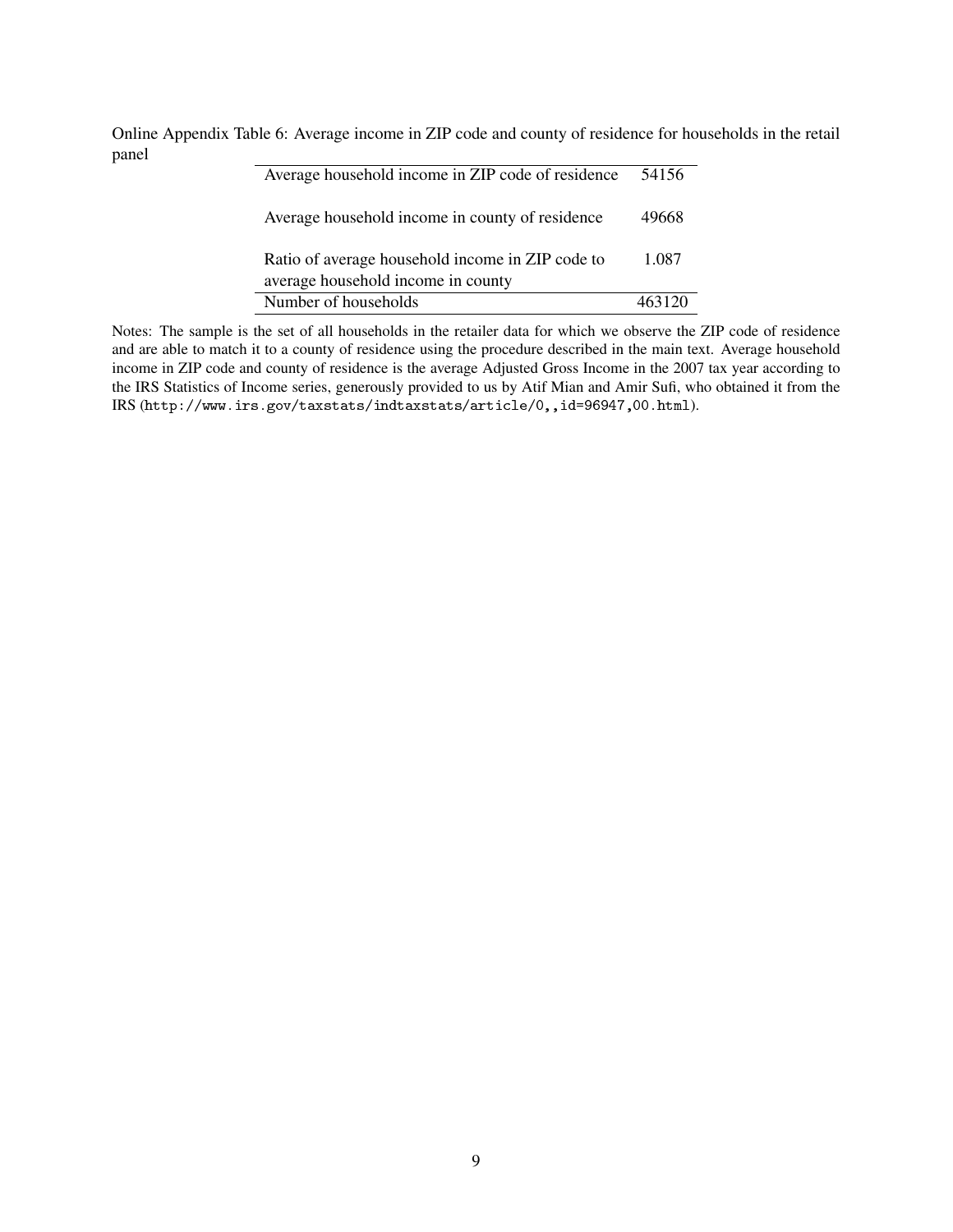<span id="page-9-0"></span>

|                            | Average SNAP benefits |
|----------------------------|-----------------------|
| Retail panel               | 196.90                |
|                            | (3.45)                |
| Administrative data        | 240.10                |
|                            | (3.46)                |
| Number of household-months | 6260                  |
| Number of households       | 1853                  |

Online Appendix Table 7: Average SNAP benefits in the retail panel and administrative data

Notes: The administrative data are the SNAP Quality Control Data, which are publicly available at https://host76.mathematica-mpr.com/fns/ as of May 2017. The sample is the set of household-months that are within six months following an adoption, inclusive of the adoption month, and that can be matched to cases in the administrative data based on state of residence, calendar month, number of adults in the household, number of children in the household, age range of the head of household, median years of education for household members age 25 or older, and income category. We require an exact match based on non-missing characteristics. The table shows the average SNAP benefit from the retail panel and the average SNAP benefit received as recorded in the administrative data for the corresponding matched household-months. Standard errors in parentheses are clustered by household.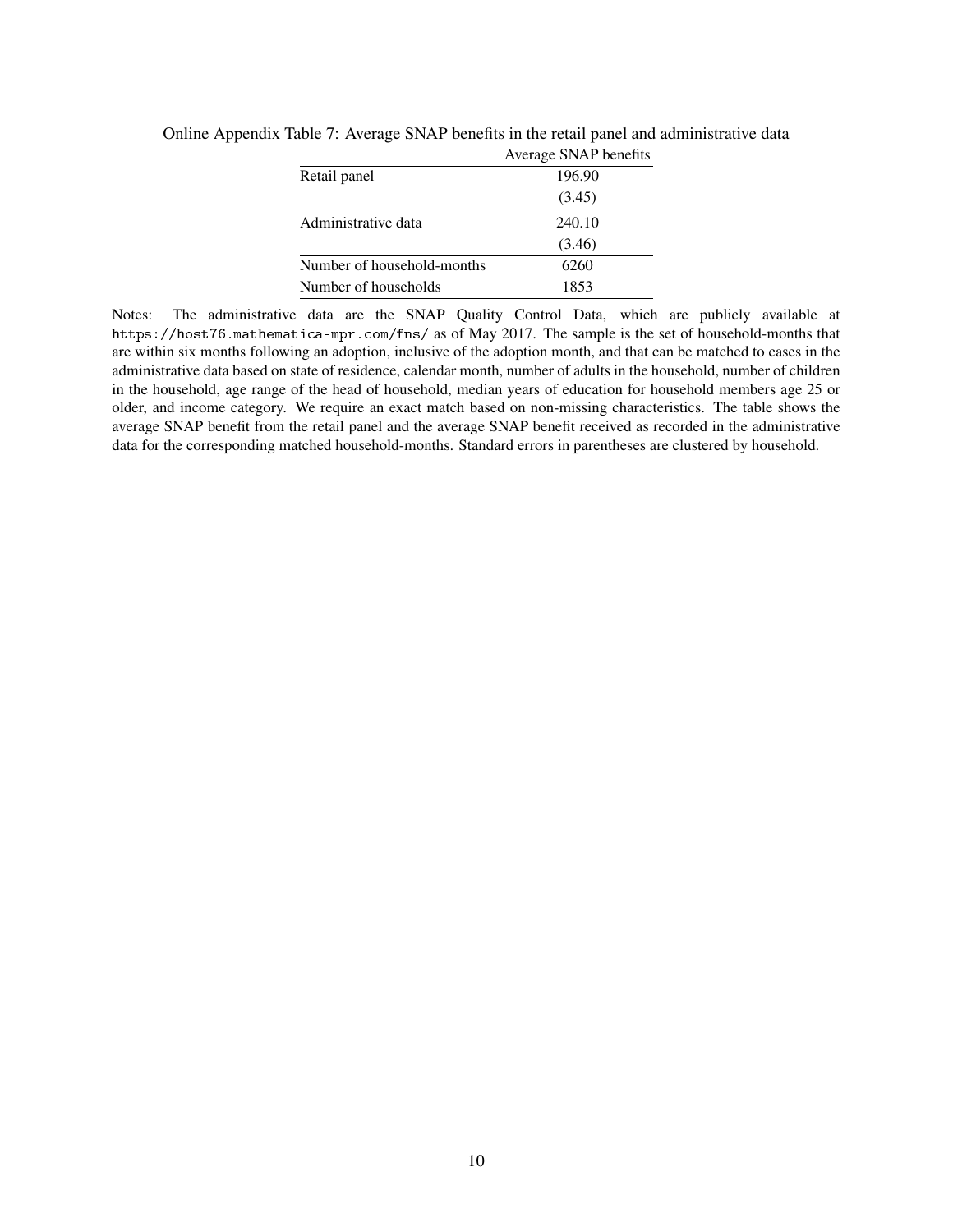|                              | (1)           | (2)           | (3)             | (4)             |
|------------------------------|---------------|---------------|-----------------|-----------------|
|                              | SNAP-eligible | SNAP-eligible | SNAP-ineligible | SNAP-ineligible |
|                              | spending      | spending      | spending        | spending        |
| <b>SNAP</b> benefits         | 0.5404        | 0.4904        | 0.0235          | 0.0226          |
|                              | (0.0067)      | (0.0174)      | (0.0036)        | (0.0101)        |
| In-state earnings            |               | $-0.0366$     |                 | $-0.0155$       |
|                              |               | (0.0404)      |                 | (0.0241)        |
| Number of children           |               | 122.86        |                 | $-209.70$       |
| under 5 years of age         |               | (432.80)      |                 | (262.89)        |
| Number of household-quarters | 611400        | 611400        | 611400          | 611400          |
| Number of households         | 24456         | 24456         | 24456           | 24456           |

<span id="page-10-0"></span>Online Appendix Table 8: Estimated marginal propensities to consume, allowing for the effects of in-state earnings and number of children

Notes: The unit of observation is the household-quarter. Each column reports coefficient estimates from a 2SLS regression, with standard errors in parentheses clustered by household. All models are estimated in first differences and include calendar quarter fixed effects. In models (1) and (2) the dependent variable is average monthly SNAP-eligible spending in the quarter. In models (3) and (4) the dependent variable is average monthly SNAP-ineligible spending in the quarter. In models (1) and (3), the endogenous regressor is average monthly SNAP benefits in the quarter. The instrument is an indicator for whether the quarter contains the adoption month as defined in section 3.5. These models are estimated via 2SLS in the retailer panel using the sample of SNAP adopters. In models (2) and (4), we account for pre-event trends using the methodology described in Freyaldenhoven (2018). The endogenous regressors are average monthly SNAP benefits, average monthly in-state earnings and unemployment insurance benefits, and the average monthly number of children under 5 years of age. The instruments are the SNAP adoption indicator and its first two leads. These models are estimated in two samples using the two-sample 2SLS estimator defined in Inoue and Solon (2010). The first stages for in-state earnings and number of children are estimated in the Rhode Island adminstrative data described in section 2.1 on the sample of SNAP adopters. The first stage for SNAP benefits, and the second stage, are estimated in the retailer panel on the sample of SNAP adopters. In all models, only household-quarters in which the first two leads of SNAP adoption are well-defined are considered. Standard errors are estimated in models (1) and (3) with a nonparametric bootstrap over 30 replicates. Standard errors are estimated in models (2) and (4) by bootstrapping as follows: in the administrative data and retailer panel, we estimate the first stages with a nonparametric bootstrap over 30 replicates. For each replicate in the retailer data, we randomly assign the first stage estimates from one of the replicates in the administrative data. We use the estimates from all three first stages to calculate the fitted values in the retailer replicates. We then estimate the second stage for each replicate. The reported standard error of each coefficient is its standard deviation across the 30 bootstrap replicates. In each replicate for each model, we sample households with replacement, to match the original sample size.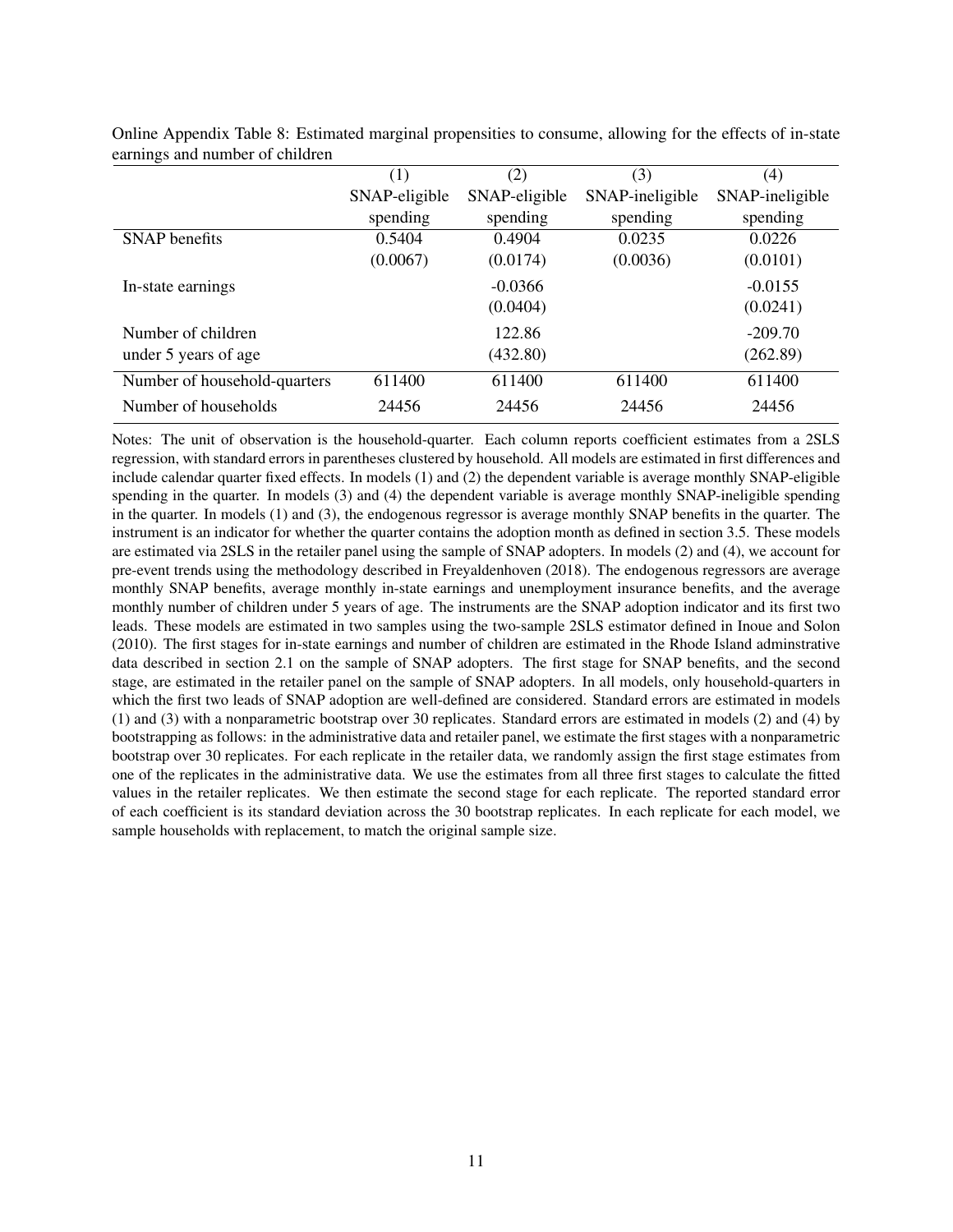| r r                                      |             |               |                 |
|------------------------------------------|-------------|---------------|-----------------|
|                                          | (1)         | (2)           | (3)             |
|                                          | <b>SNAP</b> | SNAP-eligible | SNAP-ineligible |
|                                          | benefits    | spending      | spending        |
| Post Farm Bill $\times$ (Share of months | 20.586      | 9.929         | $-2.535$        |
| during 2006-2007 on SNAP)                | (5.421)     | (5.209)       | (3.891)         |
| Post ARRA $\times$ (Share of months      | 47.654      | 26.172        | $-3.938$        |
| during $2006-2007$ on SNAP)              | (3.318)     | (4.095)       | (4.463)         |
| MPC out of SNAP benefits                 |             | 0.532         | $-0.093$        |
|                                          |             | (0.047)       | (0.045)         |
| Number of households                     | 208245      | 208245        | 208245          |
| Number of household-months               | 4997880     | 4997880       | 4997880         |
|                                          |             |               |                 |

<span id="page-11-0"></span>Online Appendix Table 9: Estimates of MPCs out of SNAP based on benefit changes

Notes: The sample includes all households in the retailer panel that have at least one SNAP month during the panel. Each column reports coefficient estimates from a regression model, with standard errors in parentheses clustered by household and calendar month using the method in Thompson (2011). The unit of observation is the household-month and only months from January 2008 to December 2009 are included in the regressions. The "share of months during 2006-2007 on SNAP" is the share of calendar months between February 2006 and December 2007 during which each household used SNAP. "Post Farm Bill" is an indicator equal to one in calendar months following the implementation of the Farm Bill in October 2008. "Post ARRA" is an indicator equal to one in calendar months following the implementation of the American Recovery and Reinvestment Act (ARRA) in April 2009. Marginal propensities to consume are estimated via a 2SLS regression of SNAP-eligible (SNAP-ineligible) spending on SNAP benefits, with the interactions of the post Farm Bill and post ARRA indicators and the share of months during 2006-2007 on SNAP as excluded instruments. All models include fixed effects for household and calendar month.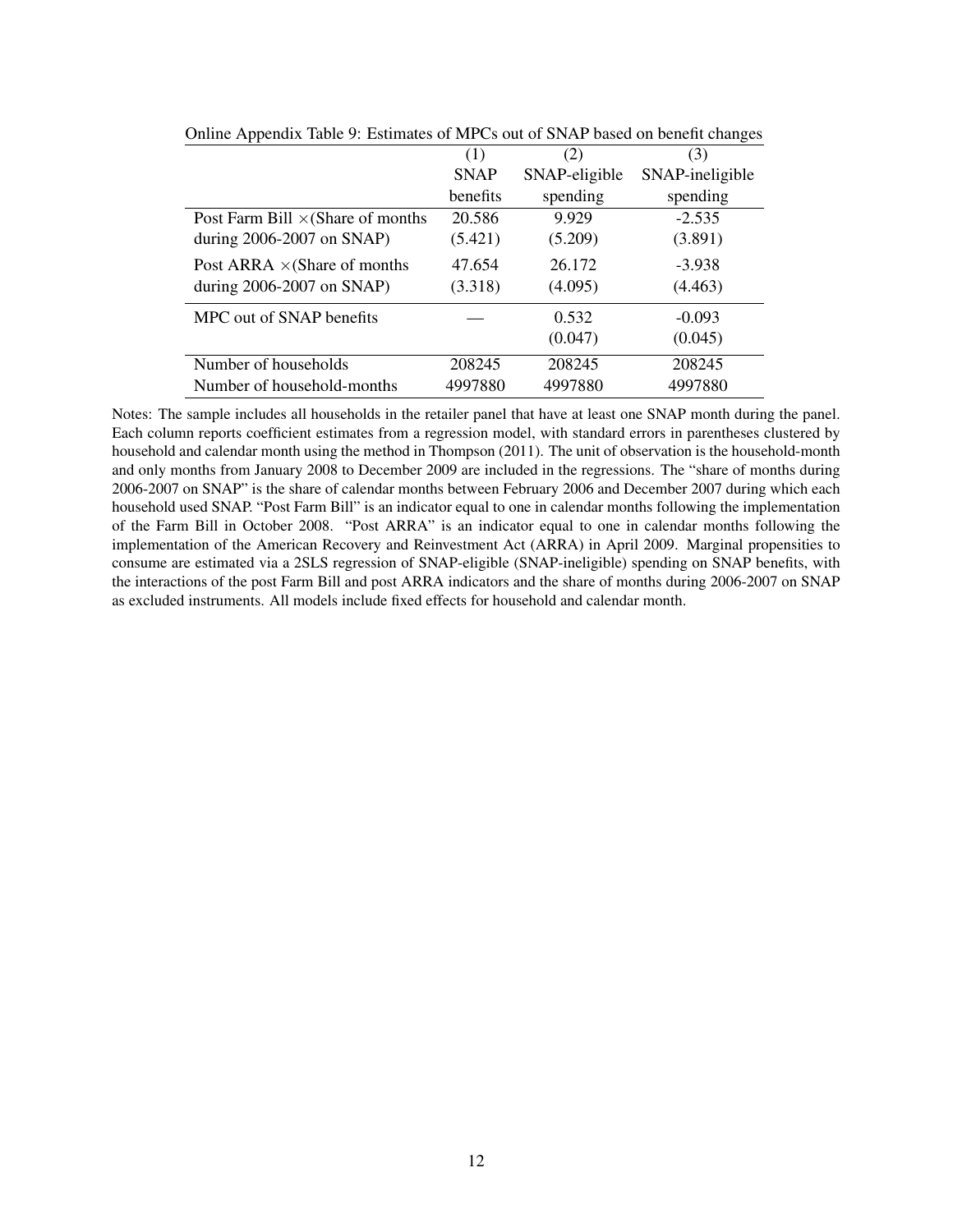<span id="page-12-0"></span>

|                                   | Unit of analysis |          |
|-----------------------------------|------------------|----------|
|                                   | Household        | Store    |
|                                   | (1)              | (2)      |
| <b>Estimated MPCF out of SNAP</b> | 0.532            | $-0.001$ |
|                                   | (0.047)          | (0.384)  |
| Number of units                   | 208245           | 667      |
| Number of unit-months             | 4997880          | 16008    |

Online Appendix Table 10: Estimates of MPCF out of SNAP based on benefit changes, household- vs. store-level

Notes: Both columns report the estimated coefficient on SNAP benefits in a 2SLS regression, with standard errors in parentheses clustered by unit and calendar month using the method in Thompson (2011). In column (1), the sample includes all households in the retailer panel that have at least one SNAP month during the panel. The unit of observation is the household-month. The reported MPCF out of SNAP is from model (2) of table [9.](#page-11-0) In column (2), the sample includes all stores in the retailer panel that are the primary store for at least one household, among households with at least one SNAP month. For a given household, we define the primary store as the one with the highest total expenditure across all periods in the panel. We compute the average share of months between February 2006 and December 2007 in which SNAP was used for households with a given primary store. The marginal propensity to consume food out of SNAP is estimated via a 2SLS regression of SNAP-eligible spending on SNAP benefits, with the interactions of the post Farm Bill and post ARRA indicators and the average share of months during 2006-2007 on SNAP as excluded instruments. We include fixed effects for primary store and calendar month. In both columns, only months from January 2008 to December 2009 are included in the regressions.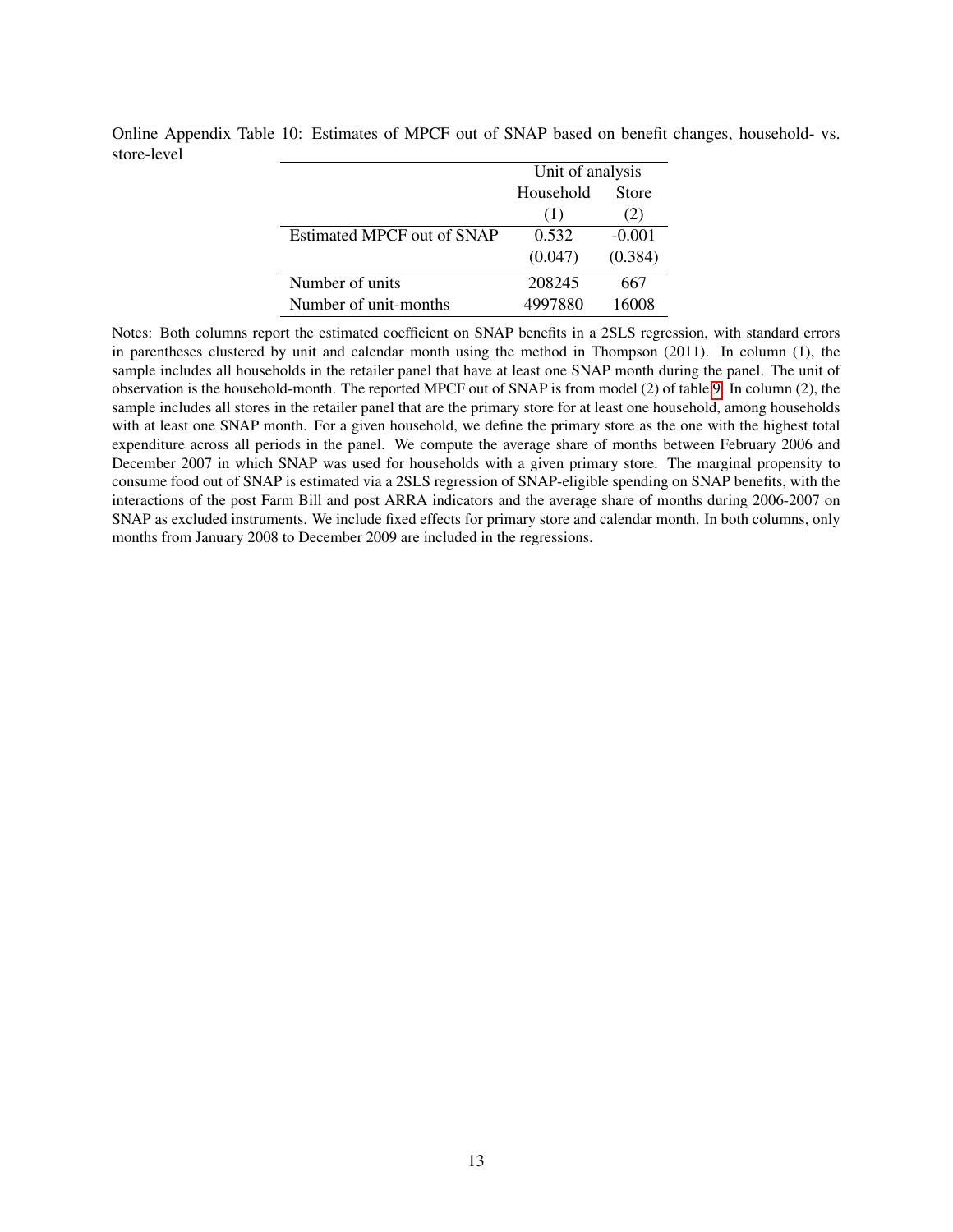| sume reponding there i'll the commute from mot and fater of the adoptions |                   |                |                             |           |
|---------------------------------------------------------------------------|-------------------|----------------|-----------------------------|-----------|
|                                                                           | (1)               | (2)            | (3)                         | (4)       |
| Sample                                                                    | All SNAP adopters |                | SNAP adopters with at least |           |
|                                                                           |                   |                | two SNAP adoptions          |           |
| MPCF out of                                                               |                   |                |                             |           |
| <b>SNAP</b> benefits                                                      | 0.5891            | 0.5566         | 0.5152                      | 0.5314    |
|                                                                           | (0.0074)          | (0.0251)       | (0.0228)                    | (0.0177)  |
| cash                                                                      | $-0.0019$         | $-0.0059$      | $-0.0047$                   | $-0.0017$ |
|                                                                           | (0.0494)          | (0.0783)       | (0.0781)                    | (0.0783)  |
| p-value for equality of MPCFs                                             | 0.0000            | 0.0000         | 0.0000                      | 0.0000    |
| p-value for overidentification test                                       |                   |                |                             | 0.2068    |
| Instruments:                                                              |                   |                |                             |           |
| Change in price of regular gasoline                                       | Yes               | Yes            | <b>Yes</b>                  | Yes       |
| $\times$ (Household average gallons per month)                            |                   |                |                             |           |
| Any SNAP adoption                                                         | Yes               | No             | N <sub>0</sub>              | No.       |
| First SNAP adoption                                                       | N <sub>0</sub>    | Yes            | N <sub>0</sub>              | Yes       |
| Second or later SNAP adoption                                             | N <sub>0</sub>    | N <sub>0</sub> | Yes                         | Yes       |
| Number of household-months                                                | 2005392           | 117096         | 117096                      | 117096    |
| Number of households                                                      | 24456             | 1428           | 1428                        | 1428      |

<span id="page-13-0"></span>Online Appendix Table 11: MPCF estimated from first and later SNAP adoptions

Notes: In column (1) the sample is the set of SNAP adopters. In the remaining columns the sample is the set of SNAP adopters with at least two SNAP adoptions. The unit of observation is the household-month. Each column reports coefficient estimates from a 2SLS regression, with standard errors in parentheses clustered by household and calendar month using the method in Thompson (2011). All models are estimated in first differences and include calendar month fixed effects. The dependent variable is SNAP-eligible spending. Endogenous regressors are SNAP benefits and the additive inverse of fuel spending; coefficients on these regressors are reported as marginal propensities to consume food. The "price of regular gasoline" is the quantity-weighted average spending per gallon on regular grade gasoline among all households before any discounts or coupons. "Household average gallons per month" is the average monthly number of gallons of gasoline purchased by a given household during the panel. "Any SNAP adoption" is an indicator for whether the month is a SNAP adoption month as defined in the paper. "First SNAP adoption" is an indicator equal to one in the month of the household's first SNAP adoption and zero otherwise. "Second or later SNAP adoption" is an indicator equal to one in the month of the household's second (or later) SNAP adoption, and zero otherwise. The final column reports a p-value for a test of overidentification following Hansen (1982).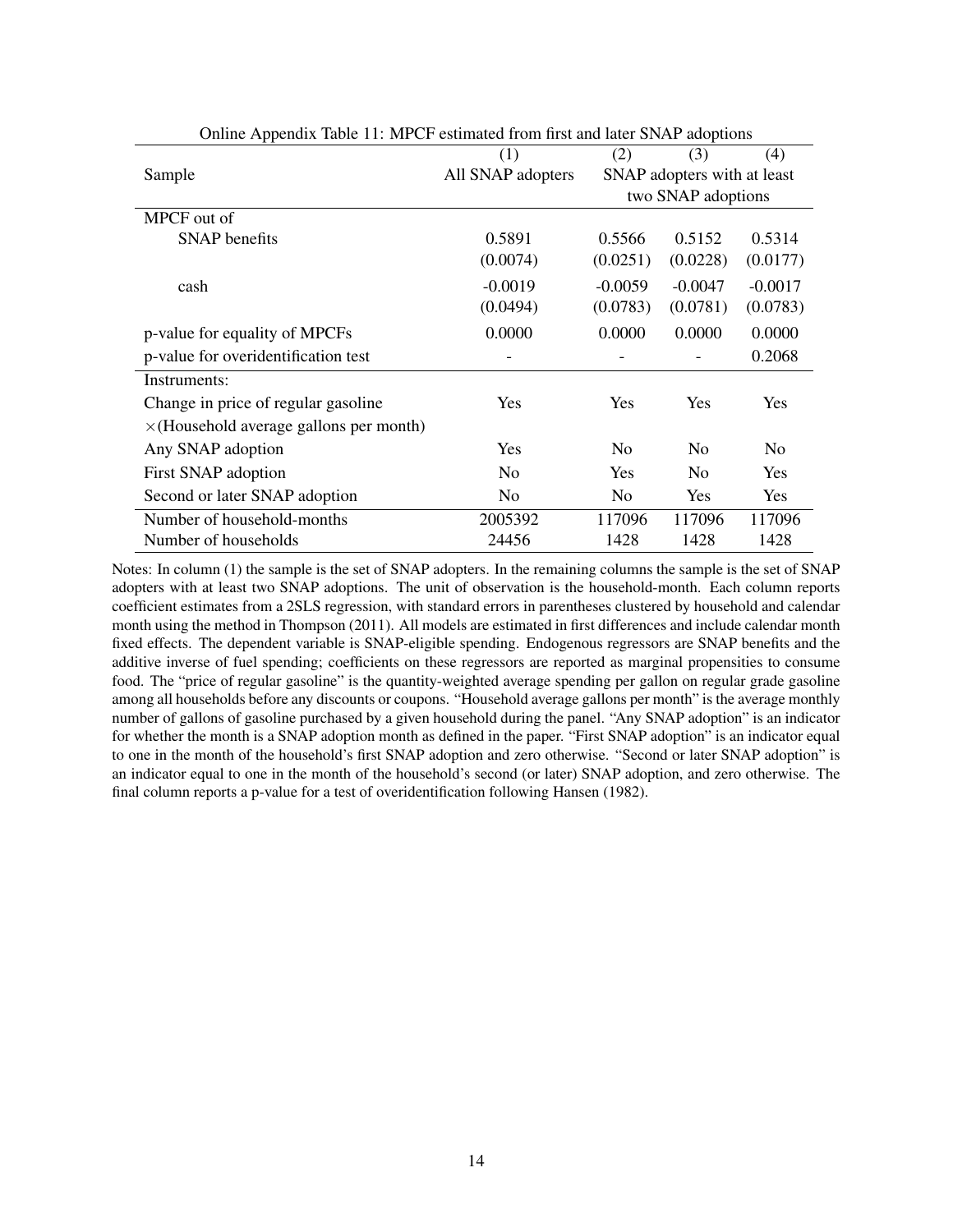|                                                                        |             | MPCF out of: | p-value      | Number of        |
|------------------------------------------------------------------------|-------------|--------------|--------------|------------------|
|                                                                        | <b>SNAP</b> | cash         | for equality | household-months |
| Sample                                                                 | benefits    |              | of MPCFs     | (households)     |
| All SNAP adopters                                                      | 0.5884      | $-0.0020$    | 0.0000       | 2005392          |
|                                                                        | (0.0073)    | (0.0494)     |              | (24456)          |
| Child present?                                                         |             |              |              |                  |
| No                                                                     | 0.6084      | 0.0430       | 0.0000       | 613114           |
|                                                                        | (0.0102)    | (0.0622)     |              | (7477)           |
| Yes                                                                    | 0.5769      | $-0.0169$    | 0.0000       | 1024016          |
|                                                                        | (0.0081)    | (0.0428)     |              | (12488)          |
| Elderly head of household?                                             |             |              |              |                  |
| No                                                                     | 0.5772      | $-0.0019$    | 0.0000       | 1287974          |
|                                                                        | (0.0076)    | (0.0486)     |              | (15707)          |
| Yes                                                                    | 0.6433      | 0.0484       | 0.0000       | 298070           |
|                                                                        | (0.0157)    | (0.0547)     |              | (3635)           |
| Above median income category?                                          |             |              |              |                  |
| $\rm No$                                                               | 0.5939      | 0.0241       | 0.0000       | 1042302          |
|                                                                        | (0.0089)    | (0.0451)     |              | (12711)          |
| Yes                                                                    | 0.5754      | $-0.0167$    | 0.0000       | 573590           |
|                                                                        | (0.0131)    | (0.0507)     |              | (6995)           |
| Above high school education?                                           |             |              |              |                  |
| $\rm No$                                                               | 0.5954      | 0.0226       | 0.0000       | 1024016          |
|                                                                        | (0.0077)    | (0.0496)     |              | (12488)          |
| Yes                                                                    | 0.5749      | $-0.0334$    | 0.0000       | 589416           |
|                                                                        | (0.0118)    | (0.0505)     |              | (7188)           |
| Above median SNAP penetration?                                         |             |              |              |                  |
| No                                                                     | 0.5904      | $-0.0083$    | 0.0000       | 962844           |
|                                                                        | (0.0097)    | (0.0554)     |              | (11742)          |
| Yes                                                                    | 0.5922      | 0.0125       | 0.0000       | 962024           |
|                                                                        | (0.0085)    | (0.0478)     |              | (11732)          |
| Top quartile corr(regular gasoline share, price)?                      |             |              |              |                  |
| No                                                                     | 0.6159      | $-0.0054$    | 0.0000       | 879860           |
|                                                                        | (0.0091)    | (0.0619)     |              | (10730)          |
| Yes                                                                    | 0.6293      | $-0.0194$    | 0.0000       | 293314           |
|                                                                        | (0.0177)    | (0.0516)     |              | (3577)           |
| Above median share of eligible expenditure in first week of the month? |             |              |              |                  |
| $\rm No$                                                               | 0.5580      | $-0.0196$    | 0.0000       | 1002696          |
|                                                                        | (0.0091)    | (0.0447)     |              | (12228)          |
| Yes                                                                    | 0.6161      | 0.0191       | 0.0000       | 1002696          |
|                                                                        | (0.0093)    | (0.0574)     |              | (12228)          |

<span id="page-14-0"></span>

| Online Appendix Table 12: Heterogeneity in MPCF by household and area characteristics |  |  |
|---------------------------------------------------------------------------------------|--|--|
|                                                                                       |  |  |

Notes: The sample is the set of SNAP adopters. The unit of observation is the household-month. Each column reports coefficient estimates from a 2SLS regression, with standard errors in<br>parentheses clustered by household an regressors are SNAP benefits and the additive inverse of fuel spending; coefficients on these regressors are reported as marginal propensities to consume. In all models instruments for these<br>endogenous regressors are (i) t indicator for the first month of the SNAP clock. See the table in the main text for definitions of these instruments. "Child present" indicates whether the household has at least one member with age 18 or below. "Elderly head of household" indicates whether the head of household is age 65 or above. "Above median income category" indicates whether the household's income category is above<br>the median category for SNAP ad all cases we exclude households for which the corresponding demographic indicator is missing or undefined in our data. "Above median SNAP penetration" indicates whether SNAP penetration<br>in the household's mailing ZIP code regular grade and the price of regular gasoline is in the top quartile among SNAP adopters who ever purchase fuel. The price of regular gasoline is computed as the quantity-weighted average<br>spending per gallon on regular g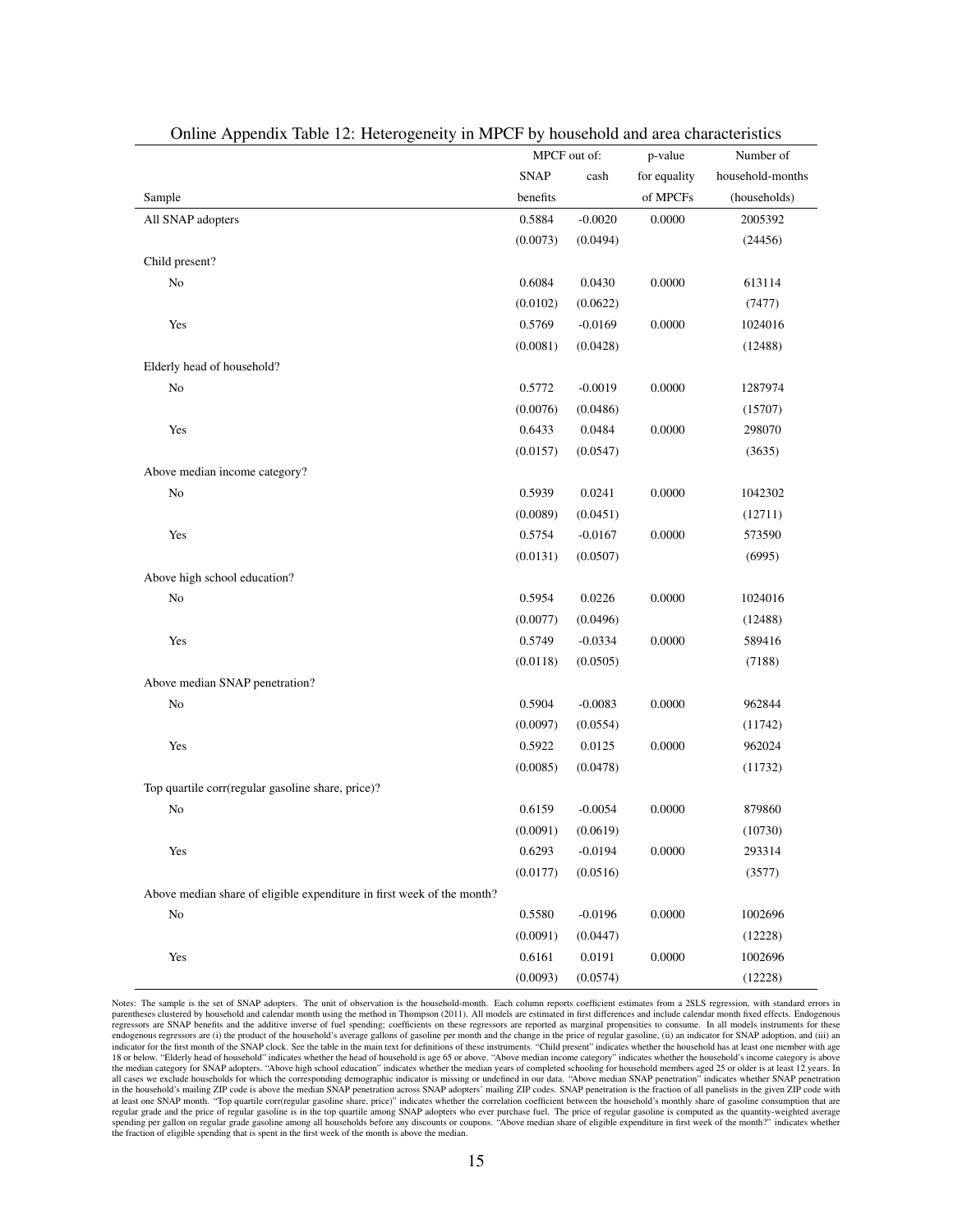<span id="page-15-0"></span>

| (1)                                                                 | (2)            | (3)            | (4)         | (5)                                         |  |  |  |
|---------------------------------------------------------------------|----------------|----------------|-------------|---------------------------------------------|--|--|--|
|                                                                     |                |                |             |                                             |  |  |  |
| 0.5317                                                              | 0.5317         | 0.5338         | 0.5355      | 0.5659                                      |  |  |  |
| (0.0473)                                                            | (0.0473)       | (0.0480)       | (0.0485)    | (0.0595)                                    |  |  |  |
| Assumed retailer share of SNAP-eligible spending when household is: |                |                |             |                                             |  |  |  |
| 1.000                                                               | 0.820          | 0.809          | 0.800       | 0.671                                       |  |  |  |
| 1.000                                                               | 0.820          | 0.820          | 0.820       | 0.820                                       |  |  |  |
| N <sub>0</sub>                                                      | N <sub>o</sub> | Homescan       | Homescan    | Impose                                      |  |  |  |
| effect                                                              | effect         | point estimate | upper bound | fungibility                                 |  |  |  |
| 208245                                                              | 208245         | 208245         | 208245      | 208245                                      |  |  |  |
| 4997880                                                             | 4997880        | 4997880        | 4997880     | 4997880                                     |  |  |  |
|                                                                     |                |                |             | SNAP-eligible spending across all retailers |  |  |  |

Online Appendix Table 13: Sensitivity of estimates of MPCF out of SNAP based on benefit changes to assumptions about retailer share of spending

Notes: The sample includes all households in the retailer panel that have at least one SNAP month during the panel. The unit of observation is the household-month and only months from January 2008 to December 2009 are included in the regressions. Each column reports coefficient estimates from a regression model with standard errors in parentheses clustered by household and calendar month using the method in Thompson (2011). Marginal propensities to consume are estimated via a 2SLS regression of the dependent variable on the endogenous SNAP benefits, with the interactions of the post Farm Bill and post ARRA indicators and the share of months during 2006-2007 on SNAP as excluded instruments, as in column (2) of online appendix table [9.](#page-11-0) In each column, the dependent variable is total SNAPeligible spending across all retailers, computed by dividing SNAP-eligible spending at the retailer by the "on SNAP" share in SNAP months and the "not on SNAP" share in other months. In column (1) we assume that all households devote all SNAP-eligible spending to the retailer in all months. In column (2) we assume that all households devote a constant share of SNAP-eligible spending to the retailer, with the share given by the ratio of average SNAP benefits between retailer and administrative data in online appendix table [7.](#page-9-0) In columns (3) through (5) we assume the same share of spending in SNAP months as in column (2). In columns (3) and (4) we assume that the difference in the share of spending between SNAP months and non-SNAP months is equal to the point estimate and upper bound of the 95 percent confidence interval, respectively, of the effect of SNAP participation on the share of spending devoted to the primary retailer in column (2) of appendix table 2. In column (5), we assume that the share of spending in non-SNAP months is the largest value such that we cannot reject the null hypothesis of an equal MPCF between SNAP and cash in the model of table 2.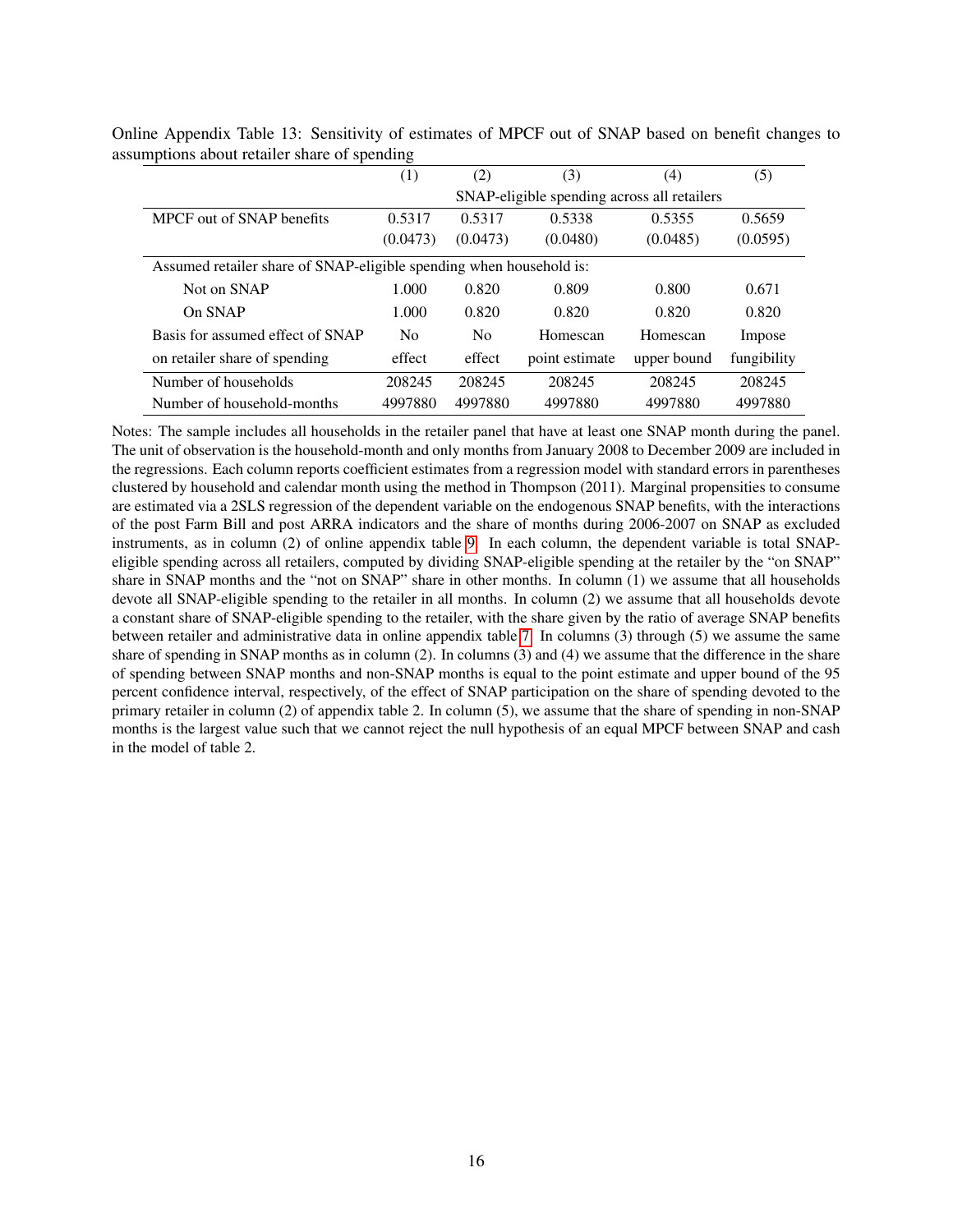| * *                               |                       |               |                         |                    |  |
|-----------------------------------|-----------------------|---------------|-------------------------|--------------------|--|
|                                   | Consumption function: |               |                         |                    |  |
|                                   | Linear,               | Linear.       | Nonlinear,              | Nonlinear,         |  |
|                                   | homogeneous           | heterogeneous | heterogeneous           | heterogeneous      |  |
|                                   |                       |               | (Linear spline with     | (Local regression) |  |
|                                   |                       |               | knots at the quintiles) |                    |  |
| Excess sensitivity                | 0.5809                | 0.6166        | 0.7296                  | 0.8819             |  |
| to SNAP benefits $(\hat{\gamma})$ |                       |               |                         |                    |  |
| (asymptotic standard errors)      | (0.1631)              | (0.1809)      | (0.1826)                | (0.0824)           |  |
| [bootstrap standard errors]       | [0.1552]              | [0.1664]      | [0.1665]                | [0.0693]           |  |
| Number of household-months        | 1944056               | 1944056       | 1944056                 | 1936594            |  |
| Number of households              | 23708                 | 23708         | 23708                   | 23617              |  |
|                                   |                       |               |                         |                    |  |

<span id="page-16-0"></span>

|  | Online Appendix Table 14: Tests of fungibility, asymptotic and bootstrap standard errors |  |  |
|--|------------------------------------------------------------------------------------------|--|--|
|  |                                                                                          |  |  |

Notes: The sample is the set of SNAP adopters that purchase fuel at least once. The unit of observation is the household-month. The table presents estimates of the excess sensitivity  $\gamma$  to SNAP benefits using the three-step estimator described in the main paper. Standard errors are clustered by household and calendar month using the method in Thompson (2011), which estimates the asymptotic variance of the parameters by  $\sqrt{\hat{V}_i+\hat{V}_t-\hat{V}_u}$ , where  $\hat{V}_i$  is an estimate of the variance clustered by household,  $\hat{V}_t$  is an estimate of the variance clustered by calendar month, and  $\hat{V}_{it}$  is an estimate of the variance without any clustering. The standard errors in parentheses use plug-in estimates for  $\hat{V}_i$ ,  $\hat{V}_t$ , and  $\hat{V}_t$ , whereas the standard errors in brackets use nonparametric bootstrap estimates based on 30 replicates. These bootstrap estimates are obtained as follows. We obtain  $\hat{V}_i$  by resampling households with replacement. We obtain  $\hat{V}_t$  by resampling months with replacement, retaining values of all lags so that first-differencing is well-defined when needed. We obtain  $\hat{V}_{it}$  by resampling household-months with replacement, retaining values of all lags so that first-differencing is well-defined when needed. For computing the second stage in the linear spline case, we compute the quintiles of  $\hat{Y}_{it}$  (as defined in the main paper) for each household without using the sampled lags. Missing values in the fourth column are due to a small number of cases in which the rule-of-thumb bandwidth is ill-defined.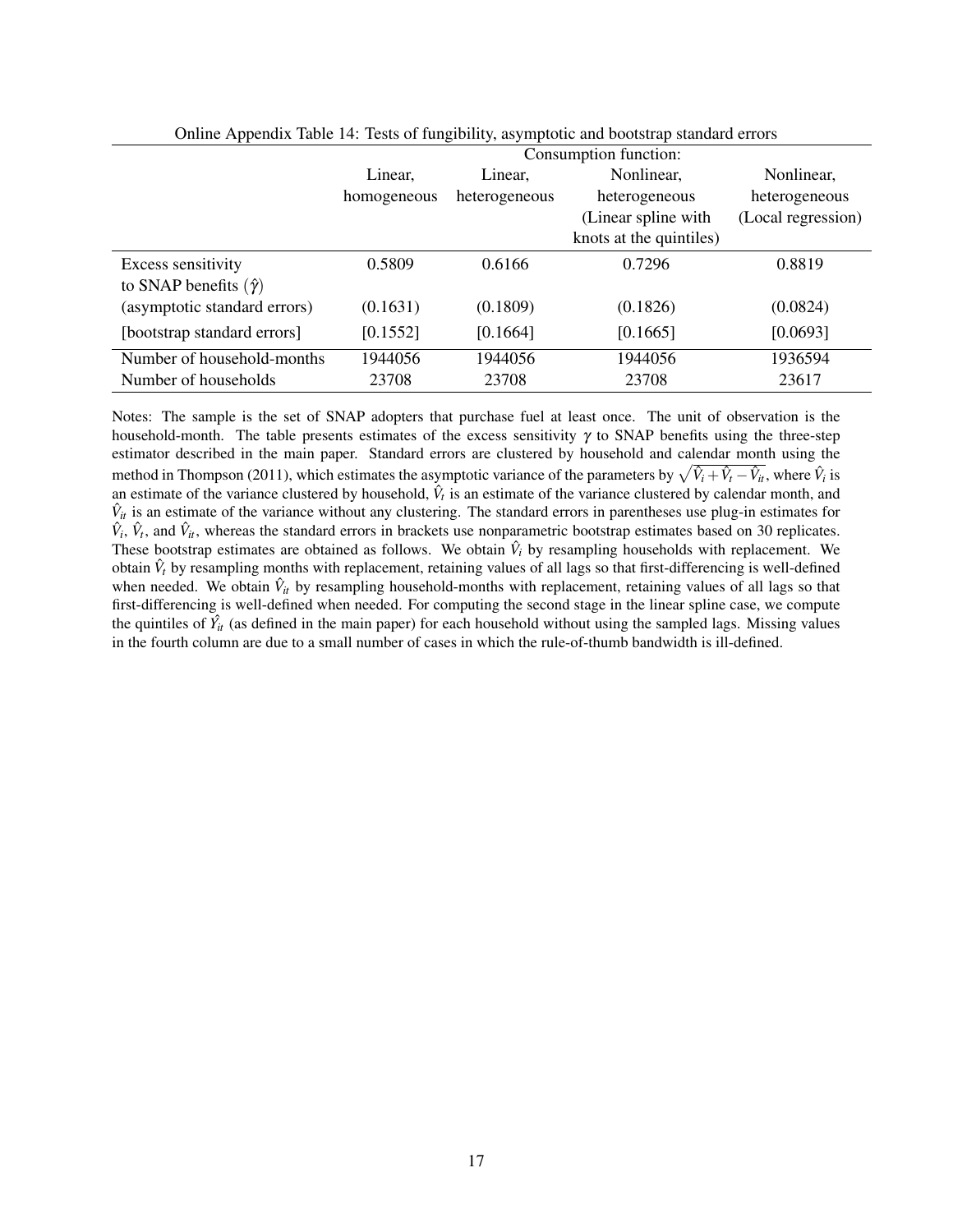| $\sigma$ of the supposite that $\sigma$ is the state of $\sigma$ at $\sigma$ and $\sigma$ and $\sigma$ and $\sigma$ and $\sigma$ |                   |                    |            |           |                         |            |
|----------------------------------------------------------------------------------------------------------------------------------|-------------------|--------------------|------------|-----------|-------------------------|------------|
|                                                                                                                                  | (1)               | (2)                | (3)        | (4)       | (5)                     | (6)        |
|                                                                                                                                  |                   | Change in adjusted |            |           | Change in adjusted      |            |
|                                                                                                                                  | store-brand share |                    |            |           | coupon redemption share |            |
|                                                                                                                                  | SNAP-             | SNAP-              | Difference | SNAP-     | SNAP-                   | Difference |
|                                                                                                                                  | eligible          | ineligible         |            | eligible  | ineligible              |            |
| SNAP adoption                                                                                                                    | $-0.0088$         | $-0.0002$          | $-0.0086$  | $-0.0021$ | $-0.0006$               | $-0.0015$  |
|                                                                                                                                  | (0.0005)          | (0.0009)           | (0.0011)   | (0.0002)  | (0.0007)                | (0.0007)   |
| Number of household-months                                                                                                       | 2003712           | 1970355            | 1969935    | 2003707   | 1968827                 | 1968409    |
| Number of households                                                                                                             | 24456             | 24456              | 24456      | 24456     | 24456                   | 24456      |

<span id="page-17-0"></span>Online Appendix Table 15: Effect of SNAP adoption on shopping effort

Notes: The sample is the set of SNAP adopters. The unit of observation is the household-month. Each column reports coefficient estimates from a regression model, with standard errors in parentheses clustered by household and calendar month using the method in Thompson (2011). All models include calendar month fixed effects. In columns (1) and (2) the dependent variable is the change in the adjusted store-brand share for SNAP-eligible or SNAP-ineligible purchases, respectively. In column (3) the dependent variable is the difference between the change in the adjusted store-brand share for SNAP-eligible purchases and the change in the adjusted store-brand share for SNAP-ineligible purchases. In columns (4) and (5) the dependent variable is the change in the adjusted coupon redemption share for SNAP-eligible or SNAP-ineligible purchases, respectively. In column (6) the dependent variable is the difference between the change in the adjusted coupon redemption share for SNAP-eligible purchases and the change in the adjusted coupon redemption share for SNAP-ineligible purchases. Missing values arise when a given household does not buy any SNAP-eligible or SNAP-ineligible items in a given month.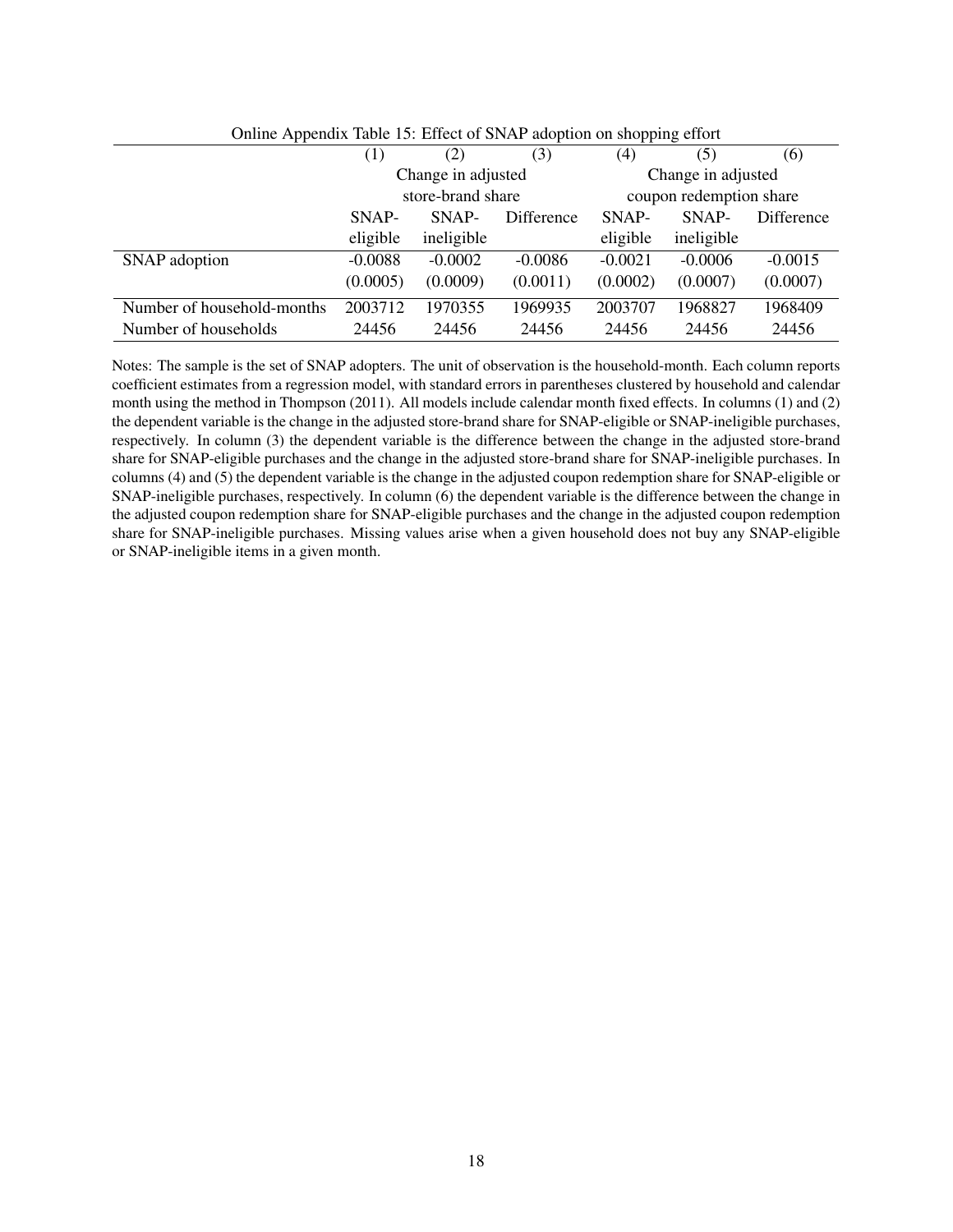<span id="page-18-0"></span>

|                            | (1)              |            | (3)        |  |  |
|----------------------------|------------------|------------|------------|--|--|
|                            | Change in coupon |            |            |  |  |
|                            | redemption rate  |            |            |  |  |
|                            | SNAP-            | SNAP-      | Difference |  |  |
|                            | eligible         | ineligible |            |  |  |
| SNAP adoption              | $-0.0161$        | $-0.0084$  | $-0.0117$  |  |  |
|                            | (0.0065)         | (0.0116)   | (0.0148)   |  |  |
| Number of household-months | 1215050          | 326551     | 301050     |  |  |
| Number of households       | 24334            | 22249      | 21794      |  |  |

Online Appendix Table 16: Effect of SNAP adoption on coupon redemption, alternative definition

Notes: The sample is the set of SNAP adopters. The unit of observation is the household-month. Each column reports coefficient estimates from a regression model, with standard errors in parentheses clustered by household and calendar month using the method in Thompson (2011). All models include calendar month fixed effects. In columns (1) and (2) the dependent variable is the change in the monthly coupon redemption rate for SNAP-eligible or SNAPineligible purchases, respectively. In column (3) the dependent variable is the difference between the change in the monthly coupon redemption rate for SNAP-eligible purchases and the change in the monthly coupon redemption rate for SNAP-ineligible purchases. The coupon redemption rate is computed as follows. The retailer provides us with information on each coupon mailed to each household, along with the amount of the discount and the dates and products for which the coupon is valid. We initialize the set of available coupons as the set of coupons ever mailed to a given household. Then for each product purchase in which a coupon was redeemed we execute, in chronological order, the following logic: If there is at least one coupon in the set of available ones that is valid on the transaction date and matches the amount of the coupon redeemed, we assume that the redeemed coupon is the one among these with the earliest expiration date and we remove that coupon from the available set. For any given purchase, we define the potential redemption to be the value of the most valuable valid coupon in the available set. We compute the monthly redemption rate as the ratio of the total value of all coupons redeemed in a given month that are matched to a counterpart in the available set, and the sum of all potential redemptions in the month. Missing values arise when potential redemptions are zero for purchases in the given category.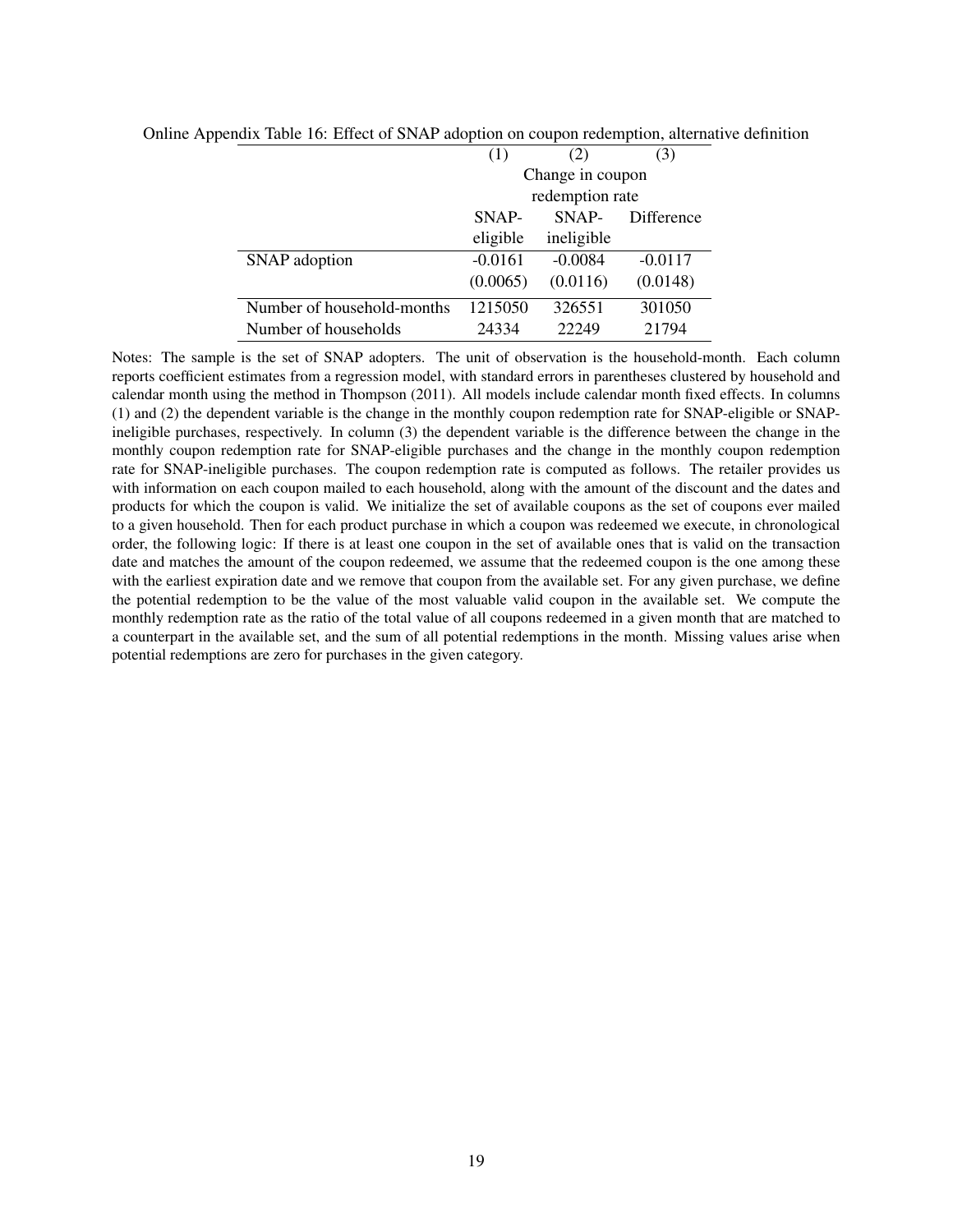|                                                  | Online Appendix Table 17: Quantitative implications of price misperception |                      |                           |                                       | $\widehat{5}$ |                                  |  |
|--------------------------------------------------|----------------------------------------------------------------------------|----------------------|---------------------------|---------------------------------------|---------------|----------------------------------|--|
|                                                  | Observed                                                                   | $\widehat{\infty}$   | $\widehat{\mathcal{C}}$   | Simulated<br>$\widehat{\mathfrak{t}}$ |               | $\widehat{\odot}$                |  |
|                                                  |                                                                            |                      |                           |                                       |               |                                  |  |
| MPCF out of SNAP                                 | 0.5884                                                                     | 0.1454               | 0.1454                    | 0.5912                                | 0.2846        | 0.5456                           |  |
|                                                  | (0.0061)                                                                   | (0.0006)             | (0.0005)                  | (0.0065)                              | (0.0038)      | (0.0213)                         |  |
| Relative change in effective shopping effort for |                                                                            |                      |                           |                                       |               |                                  |  |
| Food                                             | $-0.0263$                                                                  | $-0.0064$            | $-0.0065$                 | $-0.0232$                             | $-0.0126$     | $-0.0237$                        |  |
|                                                  | (0.0013)                                                                   | (0.0000)             | (0.0000)                  | (0.0003)                              | (0.0003)      | (0.0009)                         |  |
| Nonfood                                          | $-0.0008$                                                                  | $-0.0064$            | $-0.0064$                 | $-0.0032$                             | $-0.0055$     | $-0.0035$                        |  |
|                                                  | (0.0039)                                                                   | (0.0000)             | (0.0000)                  | (0.0001)                              | (0.0000)      | (0.0002)                         |  |
| Food relative to nonfood, second period          | $-0.0202$                                                                  | $-0.0000$            | $-0.0000$                 | $-0.0200$                             | $-0.0000$     | $-0.0000$                        |  |
|                                                  | (0.0047)                                                                   | (0.0000)             | (0.0000)                  | (0.0004)                              | (0.0000)      | (0.0000)                         |  |
| Short-run time preference                        |                                                                            | $\frac{1}{2}$        | Yes                       | Yes                                   | Yes           | Yes                              |  |
| Price misperception                              |                                                                            | $\frac{1}{2}$        | $\mathsf{S}^{\mathsf{O}}$ | $\frac{1}{2}$                         | Yes           | Yes                              |  |
| Mental accounting                                |                                                                            | $\mathsf{z}^{\circ}$ | $\mathsf{S}^{\mathsf{O}}$ | Yes                                   | $\frac{1}{2}$ | $\frac{1}{2}$                    |  |
|                                                  |                                                                            |                      |                           |                                       |               | $(\sigma = 1)$ $(\sigma = 6.85)$ |  |

<span id="page-19-0"></span> $\overline{a}$  $\frac{4}{15}$   $\frac{4}{15}$   $\frac{4}{15}$  $\overline{a}$ effect of SNAP on the adjusted store-brand share for SNAP-eligible (SNAP-ineligible) purchases, as shown in online appendix table 15, divided by the expenditure-weighted average store-brand share of SNAP-eligible (SNAP-ineligible) purchases in the six months prior to adoption. The simulated relative change in effective shopping effort for food is the ratio with SNAP to the effective shopping effort without SNAP, less one. The simulated relative change in effective shopping effort for nonfood is defined analogously. The observed relative change in effective shopping effort for food relative to nonfood in the second period is computed as follows. We compute the expenditure-weighted average store-brand share of purchases in the second two weeks of the month in the six months prior to adoption,  $\left(s_f^{pre-SNAP}, s_n^{pre-SNAP}\right)$ , where with 30 replicates. In each bootstrap replicate, we draw households with replacement to match the size of the main sample, and recompute all empirical objects. We also draw a value of the daily decline in caloric intake from a Gaussian distribution with mean given by the point estimate in table 1, column (2) of Shapiro (2005) and standard deviation given by the jer  $_{\rm{ed}}$ f denotes SNAP-eligible items and *n* denotes SNAP-ineligible items. We define  $\left(s^{post-SNAP}_{r}, s^{post-SNAP}_{n}\right)$  as the sum of  $\left(s^{pre-SNAP}_{r}, s^{pre-SNAP}_{n}\right)$  and the corresponding estimated effect of SNAP on the adjusted store-brand share in the second two weeks of the month, as shown in online appendix table 18. The observed relative change is then given by with SNAP to the effective shopping effort without SNAP, less one. Standard errors in parentheses are obtained via a nonparametric bootstrap over households Notes: Column (1) shows empirical estimates for the sample of SNAP adopters. Columns (2) through (6) show calculations based on the model described in section 6.3 of the paper and extended in online appendix section [1.](#page-2-0) We set  $\kappa = 0$  in all columns except for column (4), where we set  $\kappa$  so that the MPCF out of SNAP equals the observed MPCF from column ( $\kappa$ ) (1). In column (2) we set  $\beta = 0$  and  $\alpha = 0$  and (4) we set  $\sigma = 0$  and we set  $\beta$  so that the decline in food consumption between the first and second half of the month equals that implied by the estimated daily decline in caloric intake in table 1, column (2) of Shapiro (2005), assuming a constant daily rate of decline and that each period *w* consists of 15 days. In column (5) we set  $\beta$  as in column (3) and we set  $\sigma$  in column (6) we set  $\sigma$  to the largest value such that food prices are never perceived to be negative. The observed MPCF out of SNAP is the estimate from column (3) of table 1. The simulated MPCF out of SNAP is the difference in total monthly food expenditure  $\sum_{w} f_{w} d\left(\frac{\epsilon_{v}}{f_{w}}\right)$  with and without SNAP, divided by the amount of SNAP benefits *b*<sub>0</sub> for SNAP recipients. The observed relative change in effective shopping effort for food (nonfood) items is the estimated effect of SNAP on the adjusted store-brand share for SNAP-eligible (SNAP-ineligible) purchases, as shown in online appendix table [15,](#page-17-0) divided by the expenditure-weighted average store-brand share of SNAP-eligible (SNAP-ineligible) purchases in the six months prior to adoption. The simulated relative change in effective shopping effort for food is the ratio of the effective shopping effort  $(\sum_{w} f_{w} d(\frac{f_{w}}{f_{w}}) / \sum_{w} f_{w} f_{w})^{-1}$  with SNAP to the effective shopping effort without SNAP, less one. The simulated relative change in effective shopping effort for nonfood is defined analogously. The observed relative change in effective shopping effort for food relative to nonfood in the second period is computed as follows. We compute the expenditure-weighted average store-brand share of purchases in the second two weeks of the month in the six months prior to adoption,  $\left(\frac{s}{sf}\right)^{n}$  =  $\frac{s}{sf}$ ,  $\frac{s}{sf}$  =  $\frac{s}{sf}$ , where f denotes SNAP-eligible items and *n* denotes SNAP-ineligible items. We define  $\left(s_f^{post-SNAP}, \frac{p_{post}-SNAP}{s_n}\right)$  as the sum of  $\left(s_f^{pre-SNAP}, \frac{p_{n}^{post-SNAP}}{s_n}\right)$  and the corresponding estimated effect of SNAP on the adjusted store-brand share in the second two weeks of the month, as shown in online appendix table [18.](#page-20-0) The observed relative change is then given by  $\frac{S_F^{max-MH} \setminus S_H^{max-MH}}{(S_F^{max-MH})} - 1$ . The simulated relative change in effective shopping effort for food relative to nonfood is given by computing the ratio of the effective shopping effort  $\frac{f_{\text{per}-NN}f_{\text{on}}}{f_{\text{off}}^2}$  – 1. The simulated relative change in effective shopping effort for food relative to nonfood is given by computing the ratio of the effective shopping effort  $\left(d\left(\frac{s_1'}{r_2}\right)/d\left(\frac{s_2^n}{r_2}\right)\right)^{-1}$  with SNAP to the effective shopping effort without SNAP, less one. Standard errors in parentheses are obtained via a nonparametric bootstrap over households with 30 replicates. In each bootstrap replicate, we draw households with replacement to match the size of the main sample, and recompute all empirical objects. We also draw a value of the daily decline in caloric intake from a Gaussian distribution with mean given by the point estimate in table 1, column (2) of Shapiro (2005) and standard deviation given by the of the effective shopping effort  $\left(\sum_{w}f_{w}d\left(\frac{sf_{w}}{f_{w}}\right)/\sum_{w}f_{w}\right)$  $\int d\left(\frac{s_1^n}{n_2}\right)^{-1}$  wi EILECT OF STAP  $\sqrt{5p\alpha t - SNAP}$ <br>  $\frac{1}{\sqrt{5p\alpha t - SNAP}}$ (*spost*−*SNAP f* /*spost*−*SNAP n* ) of 15 days. observed M  $(1)$ . In colu without SN Notes: Col and extend equals that  $d\left(\frac{s_2^f}{f_2}\right)$ 

standard error in table 1, column (2) of Shapiro (2005).

standard error in table 1, column (2) of Shapiro (2005).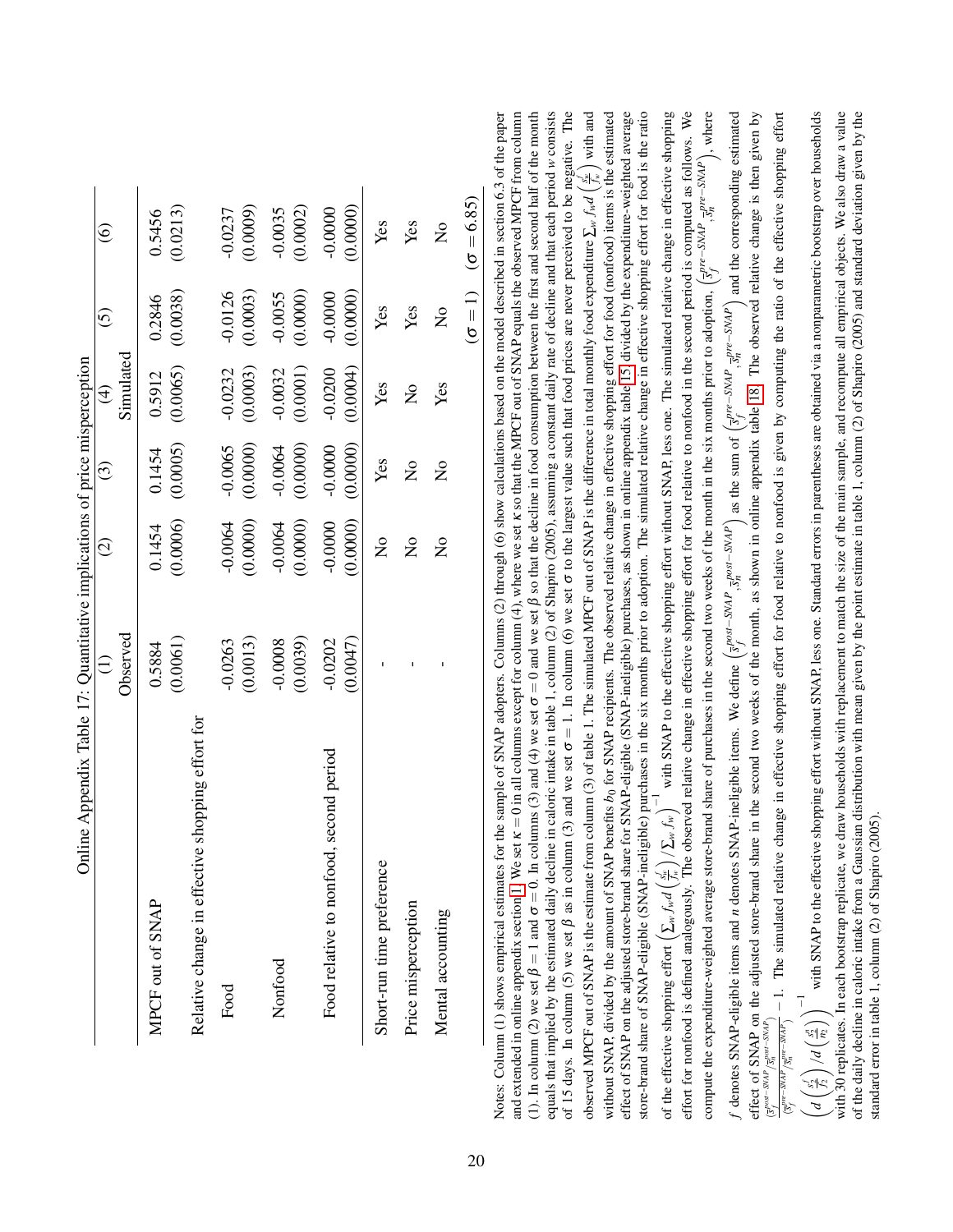| Offinite Appendix Tuble To. Entert of Divisi adoption on store brand share, by part of month |                        |                                |            |           |                                |            |
|----------------------------------------------------------------------------------------------|------------------------|--------------------------------|------------|-----------|--------------------------------|------------|
|                                                                                              | (1)                    | (2)                            | (3)        | (4)       | (5)                            | (6)        |
|                                                                                              |                        | Change in adjusted store-brand |            |           | Change in adjusted store-brand |            |
|                                                                                              | share: first two weeks |                                |            |           | share: second two weeks        |            |
|                                                                                              | SNAP-                  | SNAP-                          | Difference | SNAP-     | SNAP-                          | Difference |
|                                                                                              | eligible               | ineligible                     |            | eligible  | ineligible                     |            |
| SNAP adoption                                                                                | $-0.0058$              | $-0.0016$                      | $-0.0034$  | $-0.0045$ | 0.0015                         | $-0.0059$  |
|                                                                                              | (0.0006)               | (0.0015)                       | (0.0017)   | (0.0007)  | (0.0012)                       | (0.0014)   |
| Number of household-months                                                                   | 1973916                | 1812391                        | 1806696    | 1997485   | 1833849                        | 1827971    |
| Number of households                                                                         | 24456                  | 24456                          | 24456      | 24456     | 24456                          | 24456      |

<span id="page-20-0"></span>Online Appendix Table 18: Effect of SNAP adoption on store-brand share, by part of month

Notes: The sample is the set of SNAP adopters. The unit of observation is the household-fortnight, where we distinguish between first and second two weeks of the month. Each column reports coefficient estimates from a regression model, with standard errors in parentheses clustered by household and calendar month using the method in Thompson  $(2011)$ . All models include calendar month fixed effects. In columns  $(1)$ ,  $(2)$ ,  $(4)$  and  $(5)$  the dependent variable is the change in the adjusted store-brand share for SNAP-eligible or SNAP-ineligible purchases. In columns (3) and (6) the dependent variable is the difference between the change in the adjusted store-brand share for SNAP-eligible purchases and the change in the adjusted store-brand share for SNAP-ineligible purchases. Missing values arise when a given household does not buy any SNAP-eligible or SNAP-ineligible items in a given fortnight.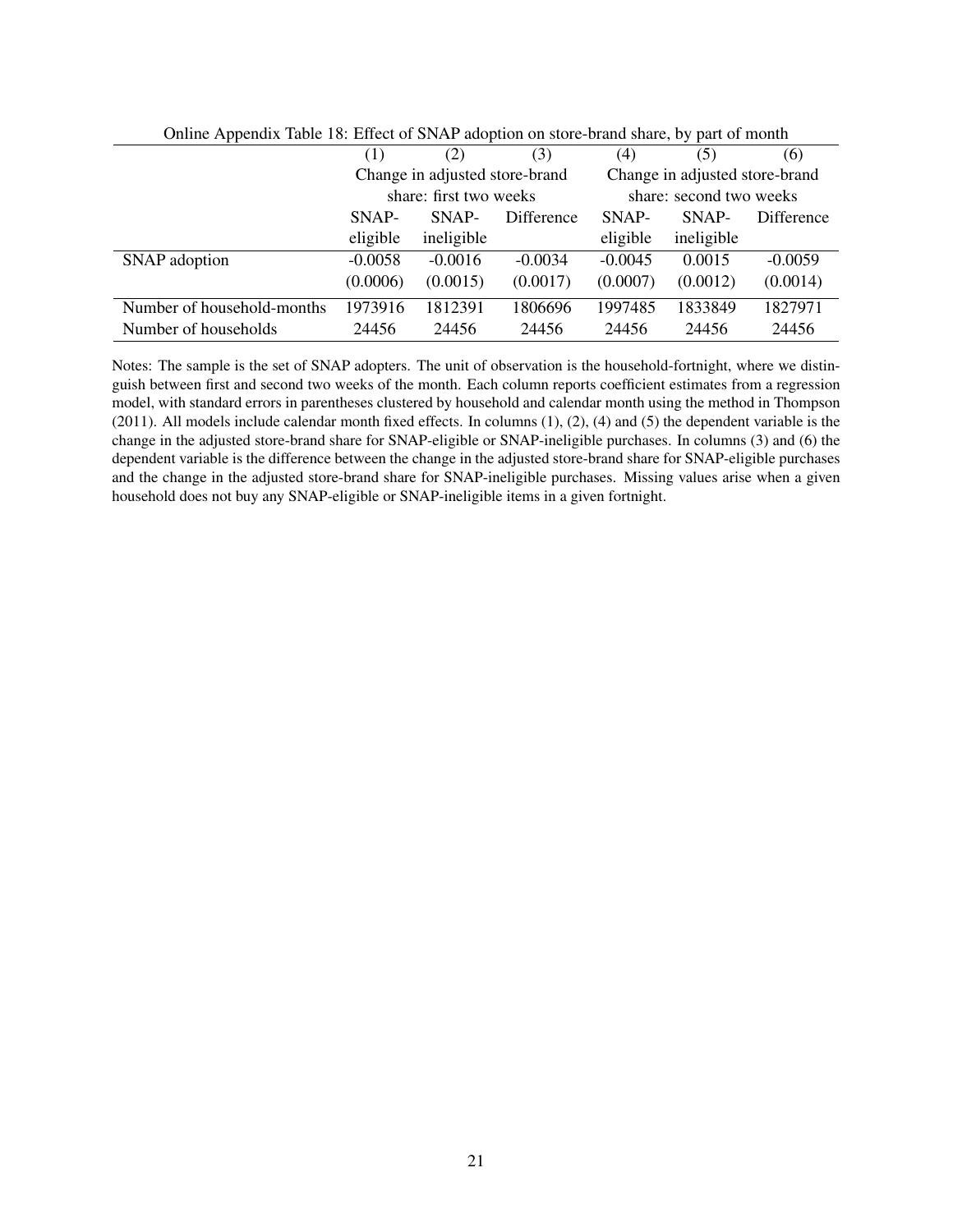| effort                                           |           | $\widehat{\varrho}$                 | $\widehat{\mathcal{C}}$ | $\widehat{\mathfrak{F}}$ | $\tilde{c}$           |
|--------------------------------------------------|-----------|-------------------------------------|-------------------------|--------------------------|-----------------------|
|                                                  |           | Observed                            |                         | Simulated                |                       |
| MPCF out of SNAP                                 | 0.5884    | 0.5884                              | 0.5912                  | 0.5899                   | 0.5893                |
|                                                  | (0.0061)  | (0.0061)                            |                         | $(0.0065)$ $(0.0061)$    | (0.0064)              |
| Relative change in effective shopping effort for |           |                                     |                         |                          |                       |
| Food                                             | $-0.0263$ | $-0.0833$                           | $-0.0232$               | $-0.0193$                | $-0.0267$             |
|                                                  | (0.0013)  | (0.0082)                            | (0.0003)                | (0.0003)                 | (0.0004)              |
| Nonfood                                          | $-0.0008$ | $-0.0107$                           | $-0.0032$               | $-0.0027$                | $-0.0037$             |
|                                                  | (0.0039)  | (0.0109)                            | (0.0001)                |                          | $(0.0000)$ $(0.0001)$ |
| Proxy for shopping effort                        |           | Store-brand share Coupon redemption |                         |                          |                       |
|                                                  |           | share                               |                         |                          |                       |
| Short-run time preference                        |           |                                     | Yes                     | Yes                      | Yes                   |
| Mental accounting                                |           |                                     | Yes                     | Yes                      | Yes                   |
| Shopping effort parameter $(\rho)$               |           |                                     | 0.085                   | 0.07                     | 0.10                  |

<span id="page-21-0"></span>Online Appendix Table 19: Quantitative implications of psychological departures from fungibility, sensitivity to alternative assumptions about shop-Online Appendix Table 19: Quantitative implications of psychological departures from fungibility, sensitivity to alternative assumptions about shopping ef

ineligible) purchases, divided by the expenditure-weighted average store-brand share of SNAP-eligible (SNAP-ineligible) purchases in the six months prior to adoption. In column (2), the observed relative change in effective shopping effort for food (nonfood) items is the estimated effect of SNAP on the adjusted coupon redemption share for SNAP-eligible (SNAP-ineligible) purchases, divided by the purchase-count-weighted average coupon redemption share of SNAP-eligible (SNAP-ineligible) purchases in the six months prior to adoption. Column (3) is identical to column (4) of table 4 in the main text. Columns (4) and (5) differ from Notes: Column (1) is identical to column (1) of table 4 in the main text. Columns (1) and (2) differ in the proxy for shopping effort. In column (1), the observed relative change in effective shopping effort for food (nonfood) items is the estimated effect of SNAP on the adjusted store-brand share for SNAP-eligible (SNAP-Notes: Column (1) is identical to column (1) of table 4 in the main text. Columns (1) and (2) differ in the proxy for shopping effort. In column (1), the observed relative change in effective shopping effort for food (nonfood) items is the estimated effect of SNAP on the adjusted store-brand share for SNAP-eligible (SNAPineligible) purchases, divided by the expenditure-weighted average store-brand share of SNAP-eligible (SNAP-ineligible) purchases in the six months prior to adoption. In column (2), the observed relative change in effective shopping effort for food (nonfood) items is the estimated effect of SNAP on the adjusted coupon redemption share for SNAP-eligible (SNAP-ineligible) purchases, divided by the purchase-count-weighted average coupon redemption share of SNAP-eligible (SNAP-ineligible) purchases in the six months prior to adoption. Column (3) is identical to column (4) of table 4 in the main text. Columns (4) and (5) differ from  $\frac{1}{\sqrt{2}}$ . column  $(3)$  in the value assumed for the shopping effort parameter  $\rho$ . See the notes to table 4 in the main text for additional details.  $\rho$ . See the notes to table 4 in the main text for additional details. column (3) in the value assumed for the shopping effort parameter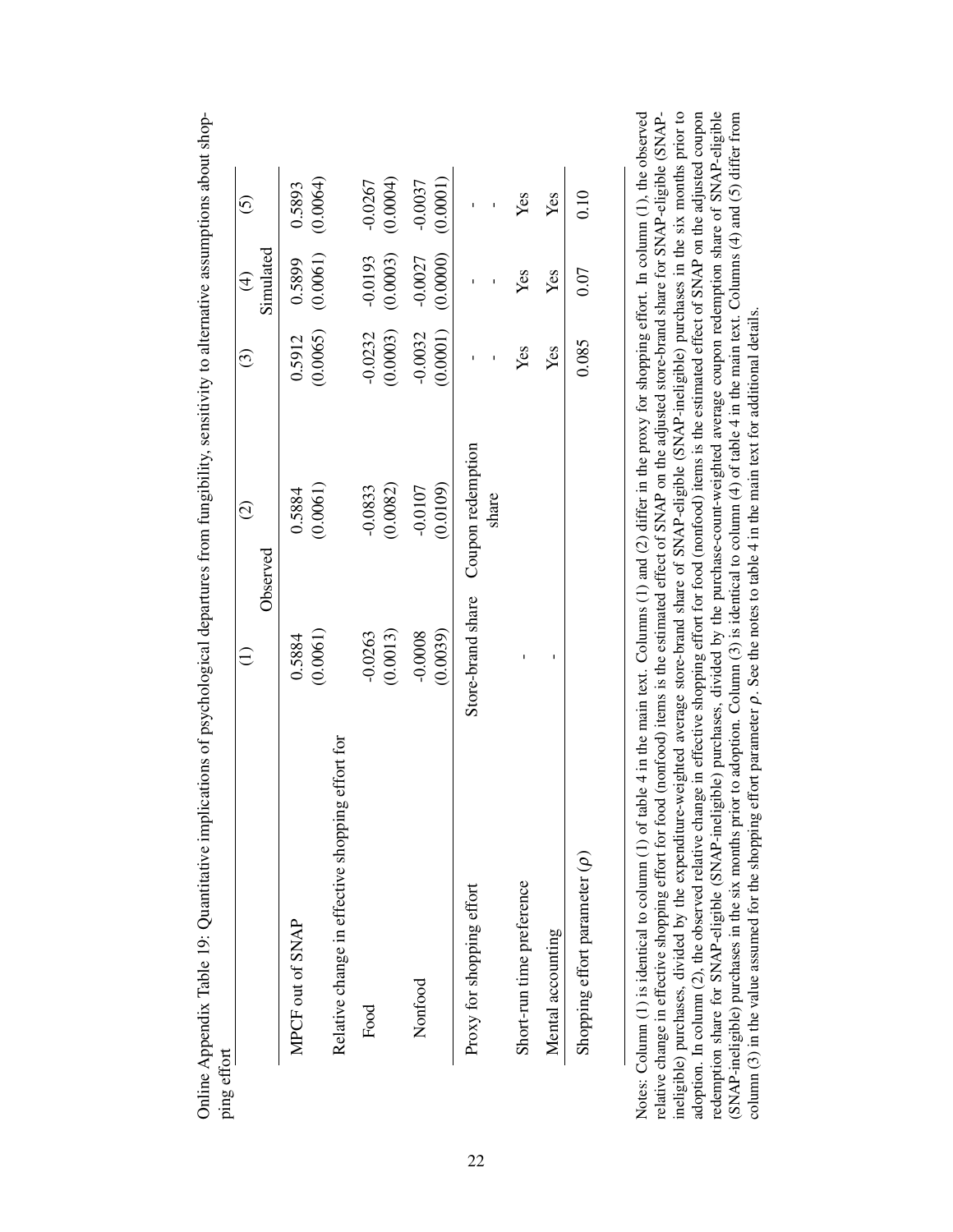<span id="page-22-0"></span>Online Appendix Figure 1: In-state earnings before and after SNAP exit



Notes: Data are from Rhode Island administrative records from October 2004 through June 2016. See section 2.1 for details on sample definition and variable construction. The plot shows coefficients from a regression of in-state earnings and unemployment benefits on a vector of lead and lagged indicators for quarters relative to SNAP exit, defined as the first period in which the household does not receive SNAP benefits after SNAP adoption. Only the first SNAP exit per household is considered. The period immediately prior to exit ("-1") is the omitted category. The regression includes calendar quarter fixed effects, household fixed effects, and indicators for observations more than one year before or after exit. The unit of observation is a household-quarter. The error bars are  $\pm 2$  coefficient standard errors and standard errors are clustered by household. The dotted line shows the sample mean of the dependent variable across observations within one year of SNAP exit. The coefficient series is shifted by a constant so that the observation-count-weighted mean of the regression coefficients is equal to the sample mean of the corresponding dependent variable.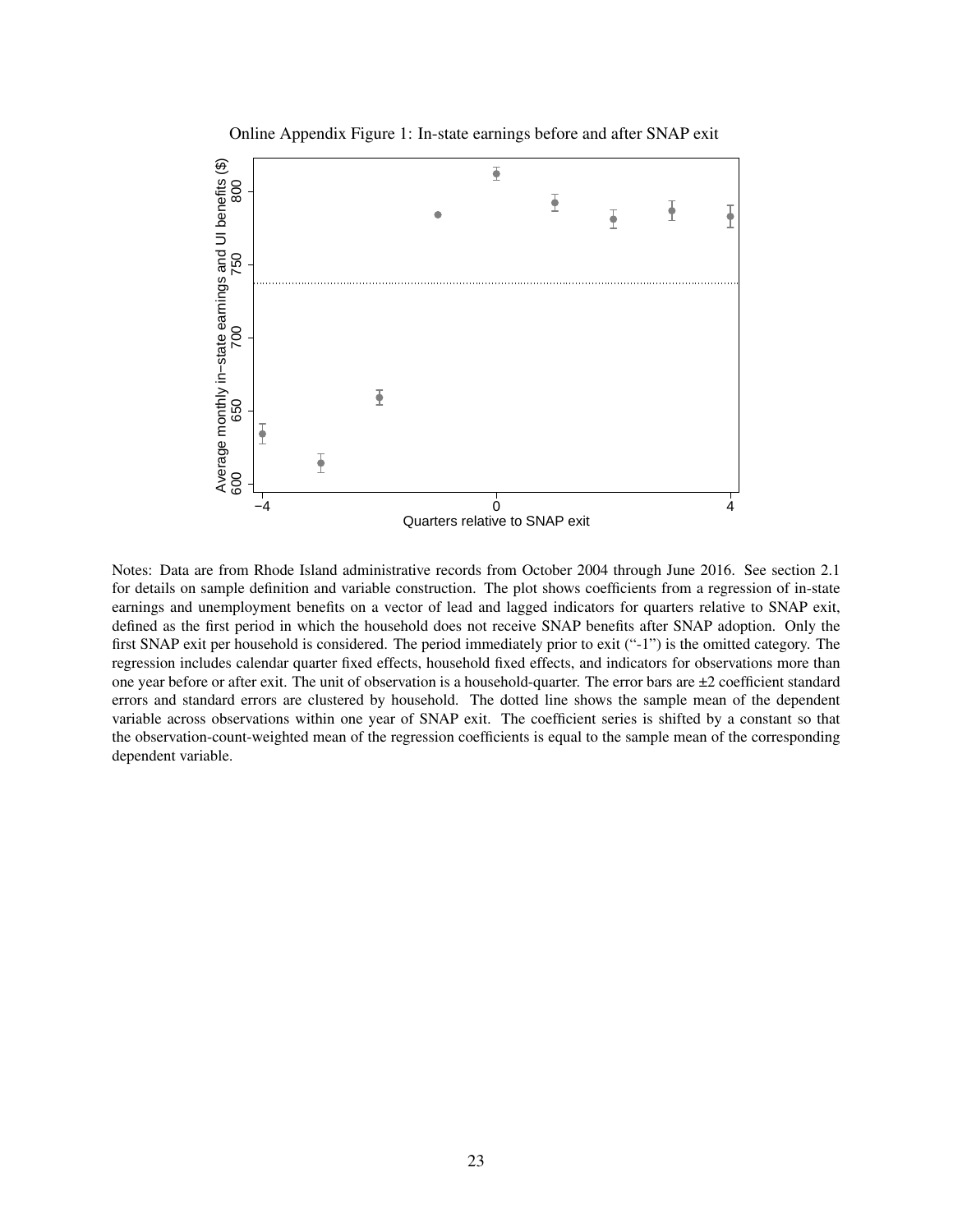Online Appendix Figure 2: Household income and size before and after SNAP adoption, SIPP data *Panel A: Household total monthly income*

<span id="page-23-0"></span>

*Panel B: Number of children under five years of age*



Notes: Data are from all waves of the 2008 Survey of Income and Program Participation (SIPP), which cover months May 2008 through November 2013 and are publicly available at www.nber.org/data/survey-of-income-and-program-participation-sipp-data.html as of October 2017. The sample includes interview months only. Total household income is computed as the sum of reported household earned income, property income, means-tested cash, and 'other' income, such as Social Security income and unemployment income; it excludes SNAP benefits, WIC, and energy assistance. Each panel plots coefficients from a regression of the dependent variable on a vector of lead and lagged indicators for four-month periods ("survey waves") relative to SNAP adoption, defined as the first wave in which the household receives SNAP. The survey wave immediately prior to adoption ("-1") is the omitted category. Each regression includes survey wave fixed effects, household fixed effects, and indicators for observations more than one year before or after adoption. The unit of observation for each regression is the household-survey wave. Each regression is weighted using the SIPP household-month weights of the interview month for the relevant survey wave. In all panels, the error bars are  $\pm 2$ coefficient standard errors and standard errors are clustered by household. Dotted lines show the sample mean of the dependent variable across observations within one year (three survey waves) of SNAP adoption. Each coefficient series is shifted by a constant so that the observation-count-weighted mean of the regression coefficients is equal to the sample mean of the corresponding dependent variable.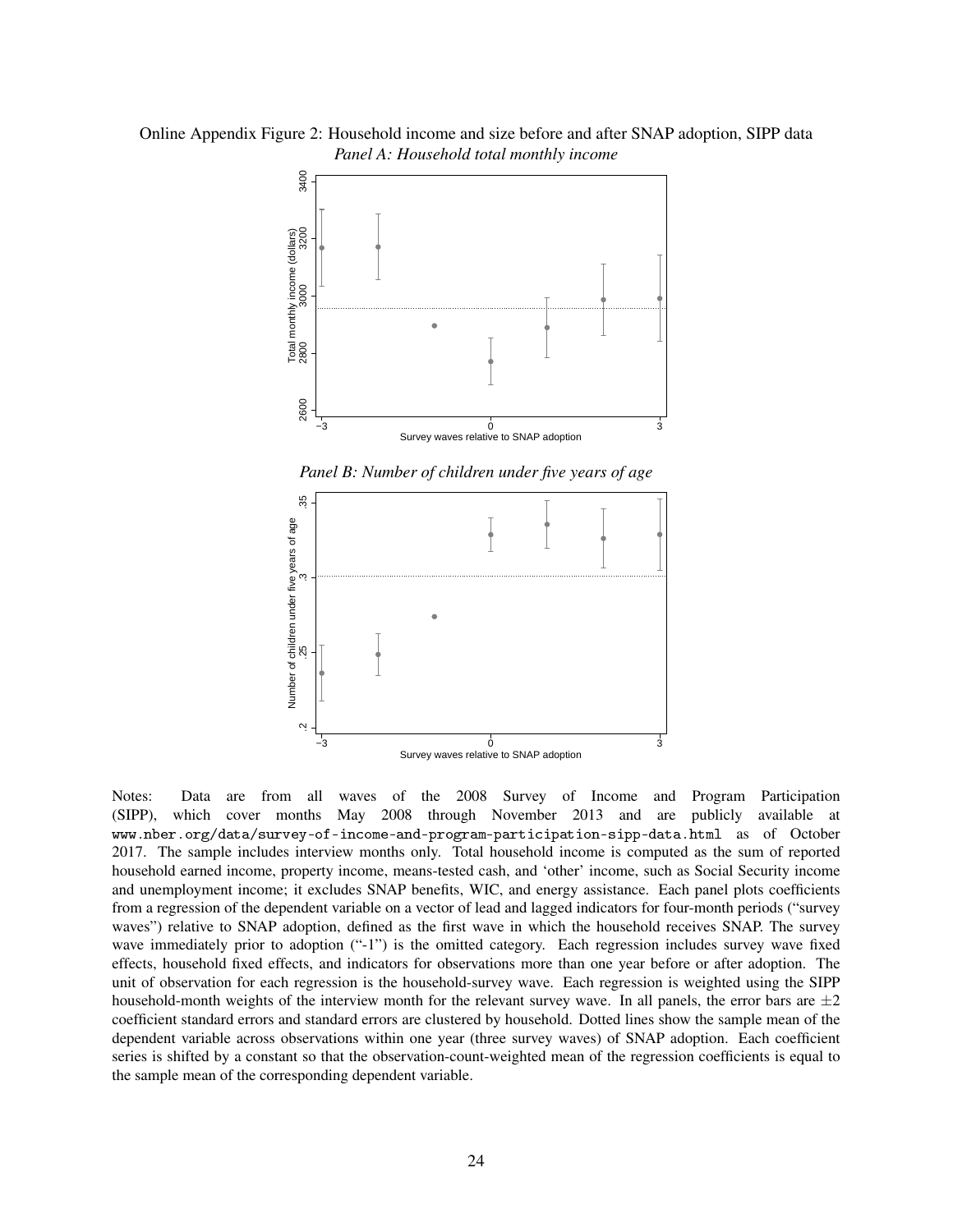<span id="page-24-0"></span>Online Appendix Figure 3: Legislated changes in SNAP benefits



Notes: This figure plots the average monthly SNAP benefit per US household between February 2006 and December 2012. The series was obtained directly from the United States Department of Agriculture Food and Nutrition Service via http://www.fns.usda.gov/sites/default/files/pd/SNAPZip69throughCurrent.zip as of May 2017. The vertical lines at October 2008 and April 2009 denote the implementation dates of changes in SNAP benefits due to the Farm Bill and American Recovery and Reinvestment Act (ARRA), respectively.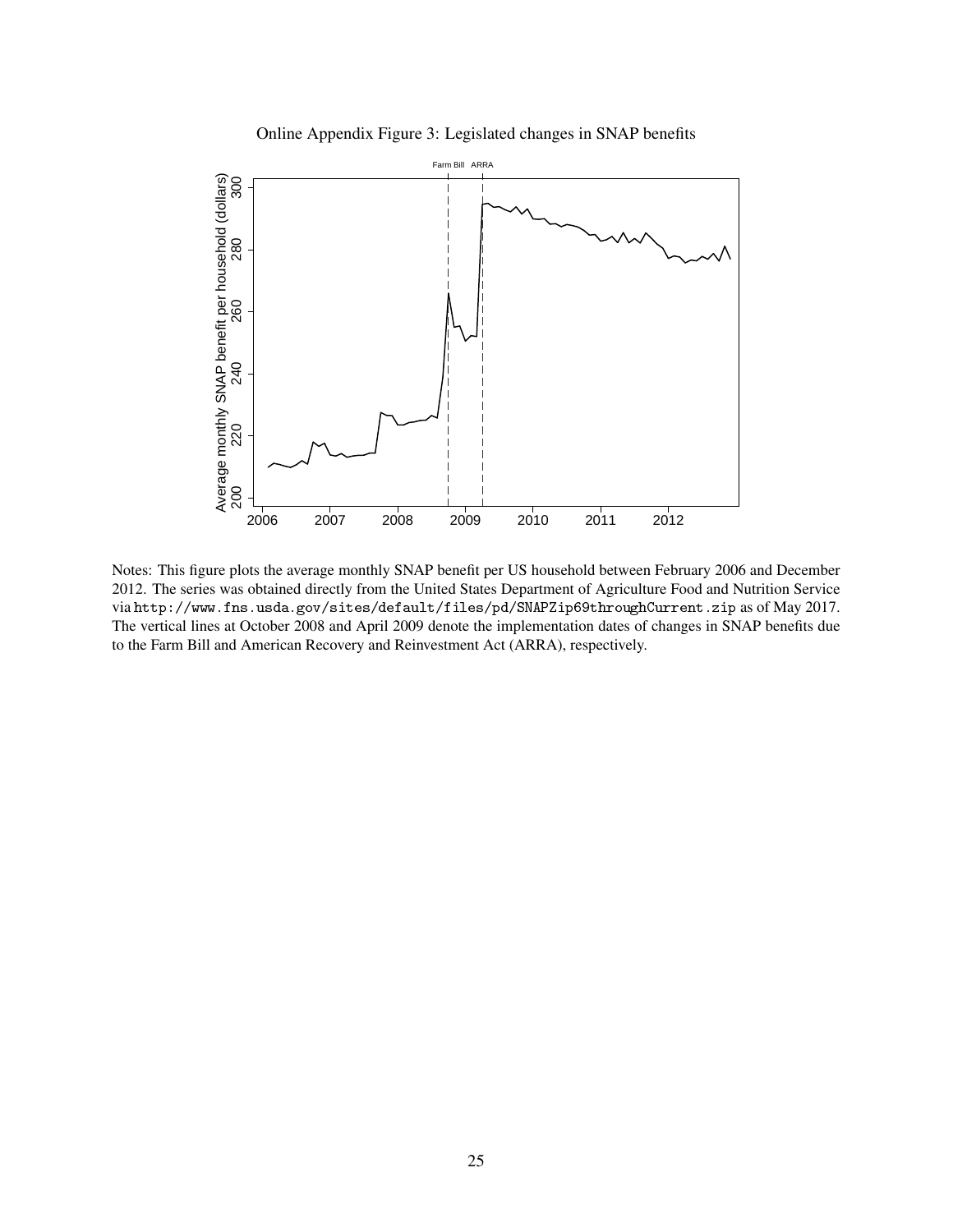<span id="page-25-0"></span>

Online Appendix Figure 4: Monthly SNAP expenditure, retailer panel and Rhode Island Retailer *Panel A: Retailer panel*

Notes: Each panel shows the cumulative distribution function for monthly SNAP expenditure truncated at \$1000. The sample is all household-months with positive SNAP expenditure. In panel A, the data come from the retail panel described in section 3.1. In panel B, the data come from administrative EBT records for the Rhode Island Retailer described in section 2.1.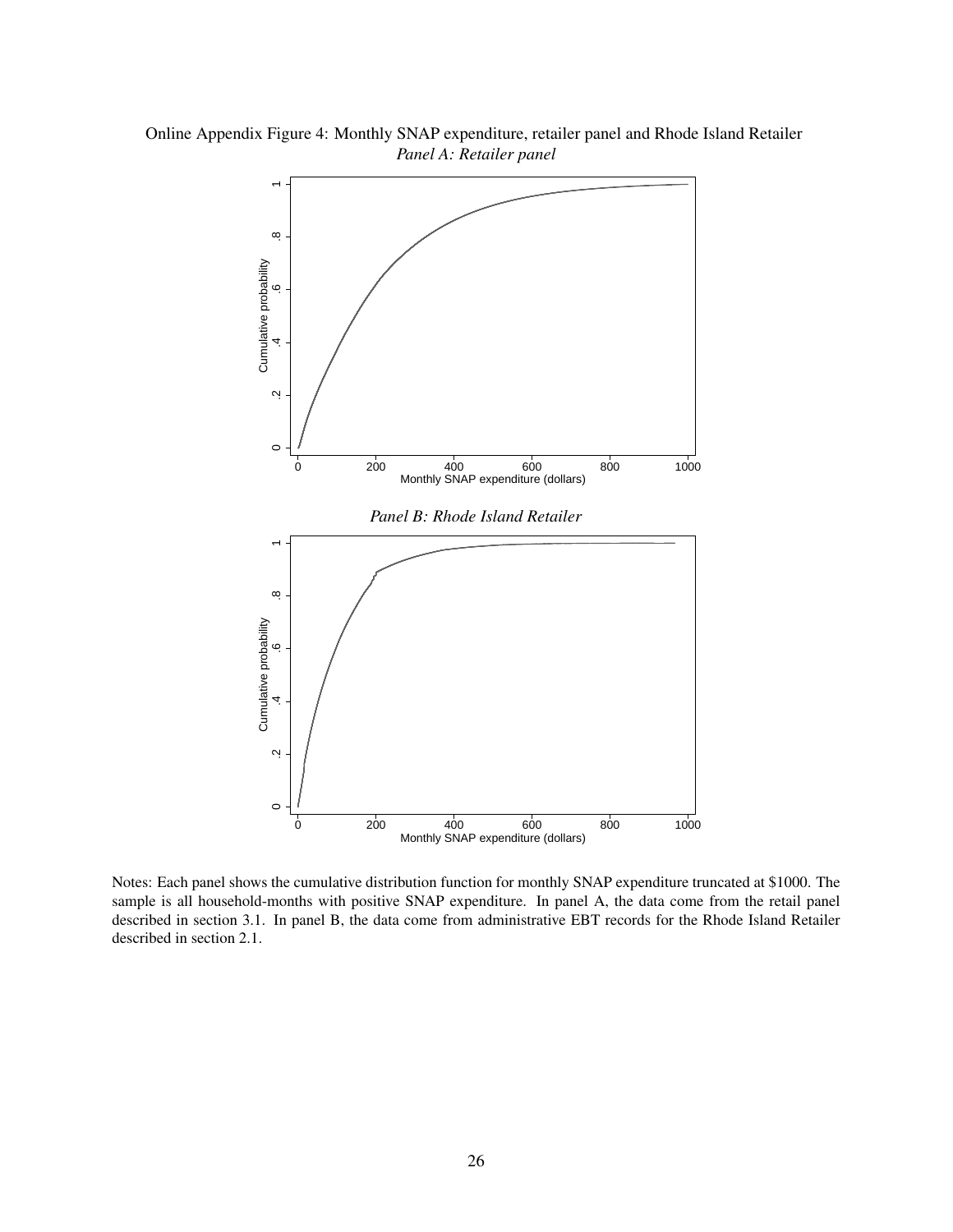Online Appendix Figure 5: Distribution of SNAP benefits in the retail panel and administrative data, quantile-quantile plot

<span id="page-26-0"></span>

Notes: The administrative data are the SNAP quality control (QC) data, which are publicly available at https://host76.mathematica-mpr.com/fns/ as of May 2017. The sample is the set of household-months that are within six months following an adoption, inclusive of the adoption month, and that can be matched to cases in the administrative data based on state of residence, calendar month, number of adults in the household, number of children in the household, age range of the head of household, median years of education for household members age 25 or older, and income category. We require an exact match based on non-missing characteristics. The figure plots the quantiles for SNAP benefits in the retailer data against the corresponding quantiles for benefits in the matched administrative data, restricting attention to benefits between 50 and 400 dollars per month, inclusive. The dashed line is a ray with slope 1. The dashed line thus corresponds to the case of identical distributions. The solid line is a ray whose slope is equal to the ratio of average benefits in the retail data to average benefits in the administrative data (reported in online appendix table [7\)](#page-9-0). The solid line thus corresponds to the case in which each household spends an identical proportion of its benefits at the retailer.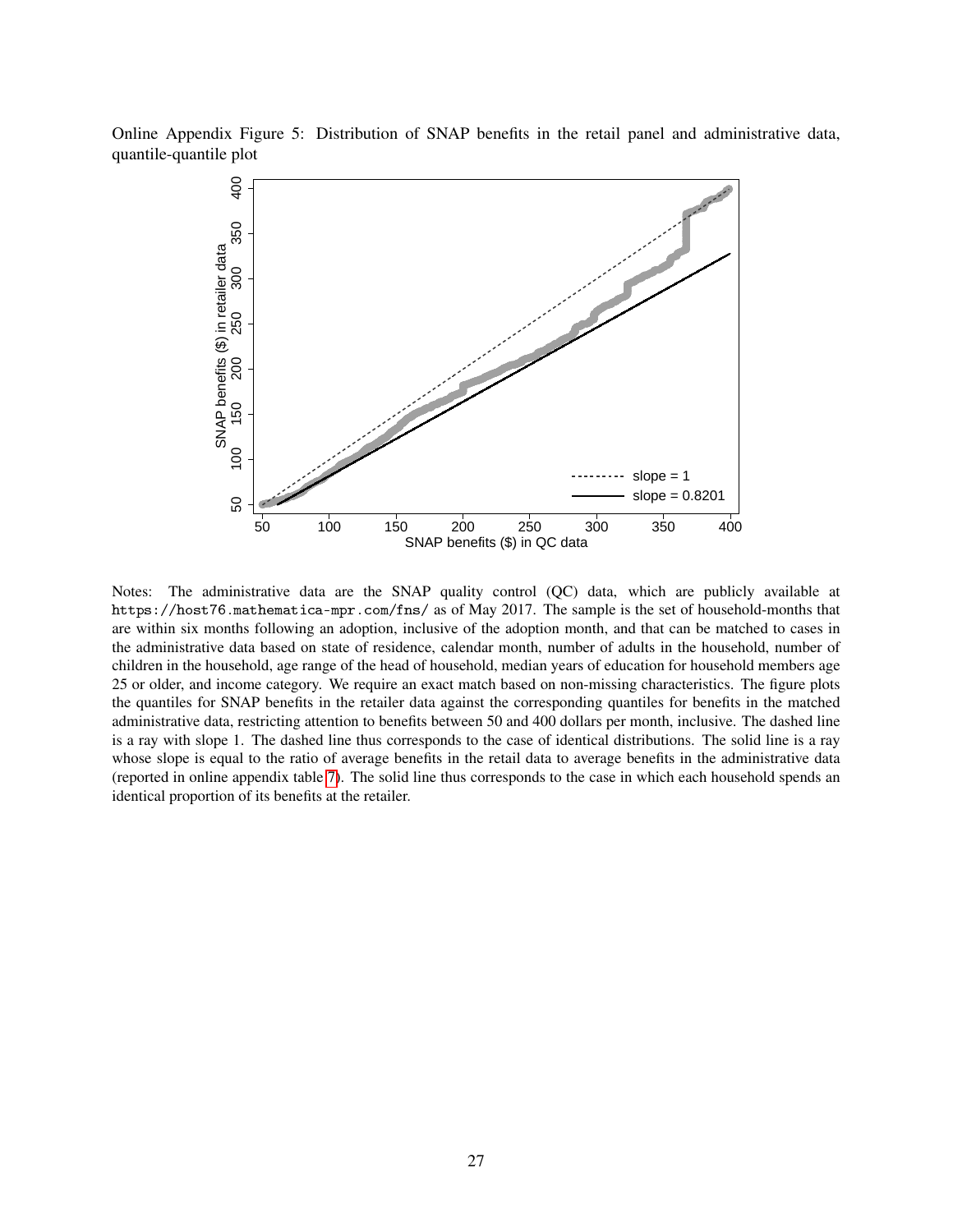<span id="page-27-0"></span>

Online Appendix Figure 6: Changes in spending vs. changes in benefits across households *Panel A: SNAP-eligible spending*

Notes: The sample is the set of SNAP adopters. The binned scatterplots are constructed as follows. We first pool all households and residualize the change in SNAP-eligible spending, the change in SNAP-ineligible spending, the change in SNAP benefits, and the SNAP adoption indicator with respect to calendar month indicators. In panel A, for each household, we regress the residual change in SNAP-eligible spending on the residual of the SNAP adoption indicator. The coefficient from this regression is the effect of SNAP adoption on SNAP-eligible spending. Next, for each household, we regress the residual change in SNAP benefits on the residual of the SNAP adoption indicator. The coefficient from this regression is the effect of SNAP adoption on SNAP benefits. In panel B, we do the analogous but for SNAP-ineligible spending. In both cases, we restrict attention to households for which the effect of SNAP adoption on SNAP benefits is between 50 and 400, inclusive. We then divide households into twenty equal-sized bins and plot, for each bin, the average effect of SNAP adoption on the corresponding spending variable (y-axis) and the average effect of SNAP adoption on SNAP benefits (x-axis). The solid lines shows the fit from an OLS regression of the effect of SNAP adoption on the corresponding spending variable on the effect of SNAP adoption on SNAP benefits.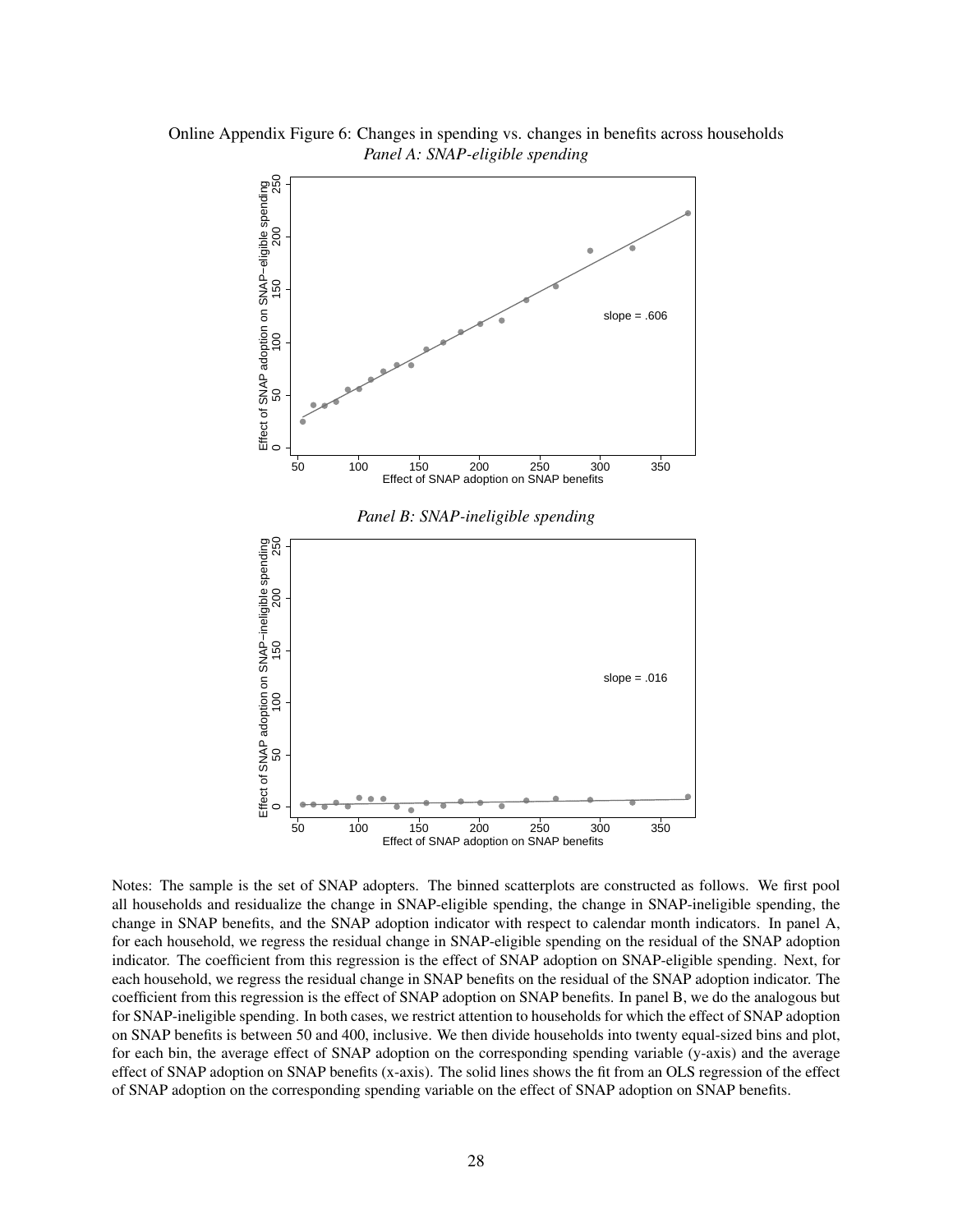

<span id="page-28-0"></span>Online Appendix Figure 7: SNAP benefits and monthly expenditure before and after SNAP exit *Panel A: SNAP benefits*

Notes: Each figure plots coefficients from a regression of the dependent variable on a vector of lead and lagged indicators for months relative to SNAP exit, defined as six consecutive months of SNAP use followed by six consecutive months without SNAP use. Only the first SNAP exit per household is considered. The period immediately prior to exit ("-1") is the omitted category. The unit of observation for each regression is the household-month and the sample is the set of SNAP adopters. Error bars are  $\pm 2$  coefficient standard errors. Standard errors are clustered by household. Each regression includes calendar month fixed effects, household fixed effects, and indicators for observations more than one year before or after SNAP exit. Dotted lines show the sample mean of the dependent variable across observations within one year of SNAP exit. Each coefficient series is shifted by a constant so that the observation-count-weighted mean of the regression coefficients is equal to the sample mean of the corresponding dependent variable. In panel A, the dependent variable is monthly SNAP benefits. In panel B, the dependent variable is monthly SNAP-eligible spending. In panel C, the dependent variable is monthly SNAP-ineligible spending.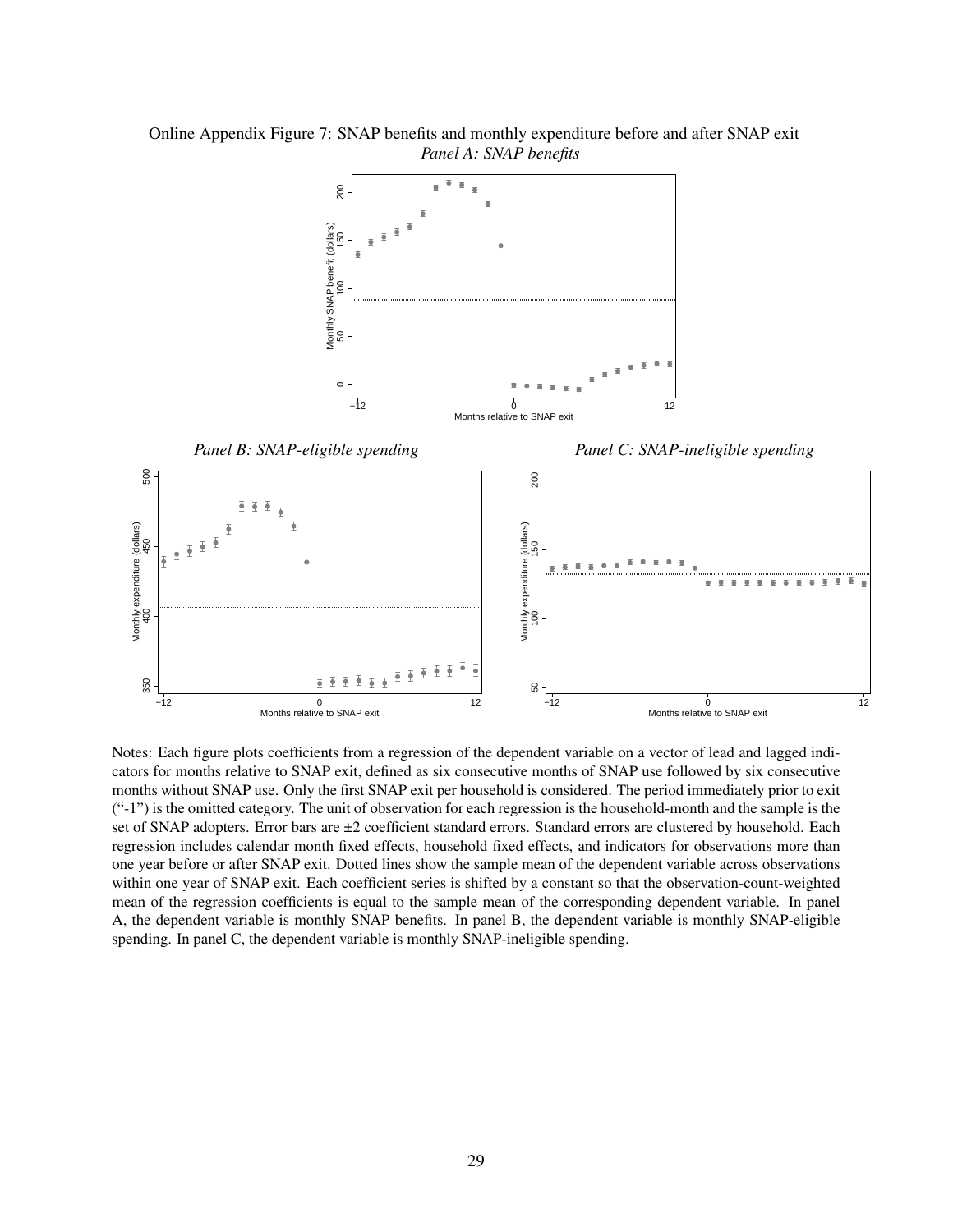Online Appendix Figure 8: Decomposition of increase in SNAP-eligible spending into number of trips and spending per trip

<span id="page-29-0"></span>

Notes: The figure plots a decomposition of the increase in SNAP-eligible spending after the household's first SNAP adoption. The dark-shaded area shows the change due to additional trips. It is computed by multiplying the average dollars spent in SNAP-eligible products per trip in the month prior to adoption by coefficients from a regression of number of trips on a vector of lead and lagged indicators for month relative to the household's first SNAP adoption. The light-shaded area shows the change due to additional SNAP-eligible spending per trip. It is computed by multiplying the average number of trips per month in the month prior to adoption with coefficients from a regression of SNAPeligible spending per trip on a vector of lead and lagged indicators for month relative to the household's first SNAP adoption. A trip is defined to be a store-date on which the household makes at least one purchase of SNAP-eligible or SNAP-ineligible items at the retailer. The reference total change shows coefficients from a regression of SNAPeligible spending on a vector of lead and lagged indicators for month relative to the household's first SNAP adoption. In each regression, the month prior to SNAP adoption ("-1") is the omitted category. The unit of observation for each regression is the household-month and the sample is the set of SNAP adopters. Each regression includes calendar month fixed effects, household fixed effects, and two indicators for observations before and after 12 months of SNAP adoption.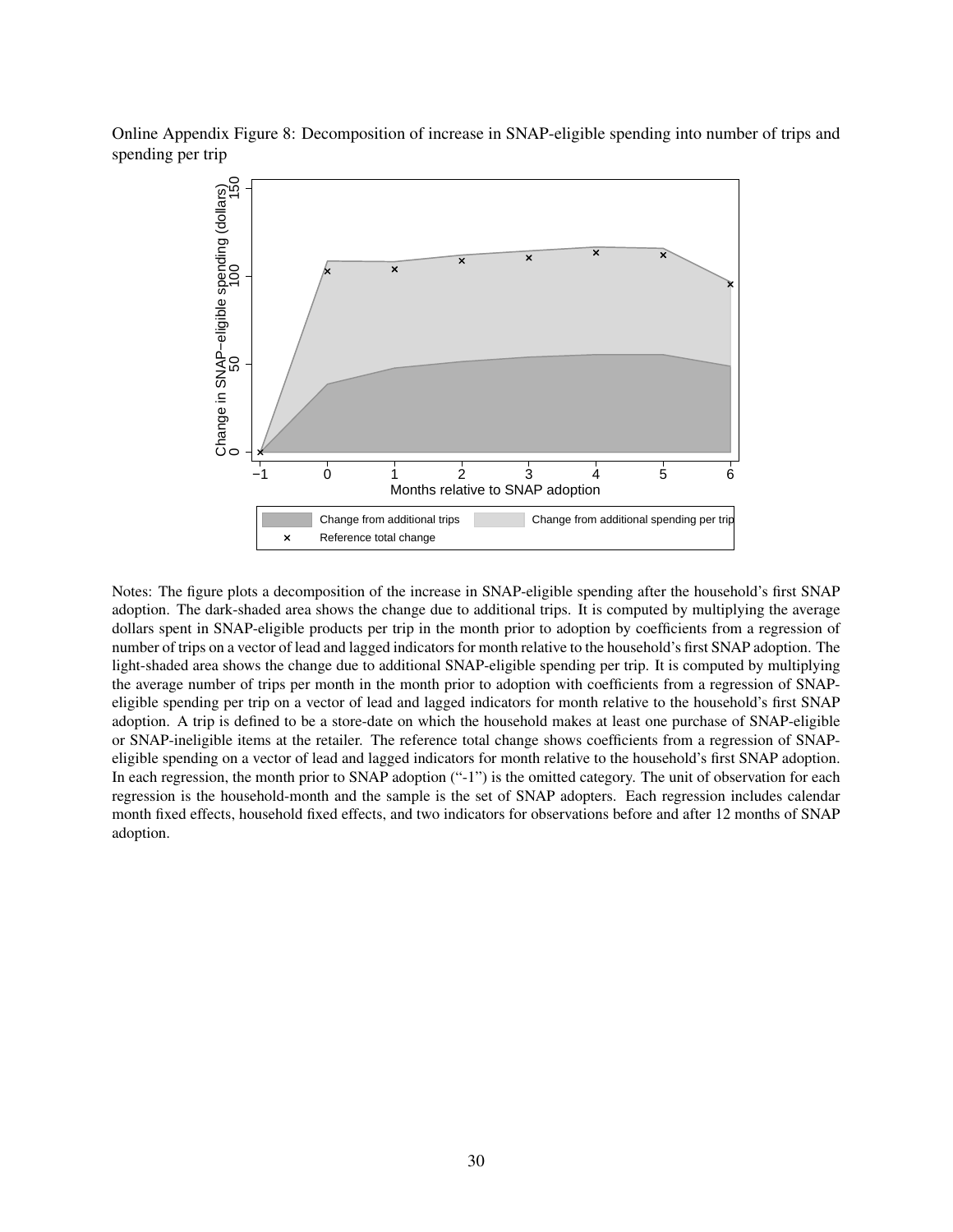Online Appendix Figure 9: Monthly expenditure on SNAP-eligible items before and after SNAP adoption *Panel A: Spending on perishable SNAP-eligible items*

<span id="page-30-0"></span>

*Panel B: Spending on non-perishable SNAP-eligible items*



Notes: Each figure plots coefficients from a regression of spending on perishable or non-perishable SNAP-eligible items on a vector of lead and lagged indicators for month relative to the household's first SNAP adoption, with the month prior to SNAP adoption ("-1") as the omitted category. The unit of observation for each regression is the household-month and the sample is the set of SNAP adopters. Error bars are  $\pm 2$  coefficient standard errors. Standard errors are clustered by household. Each regression includes calendar month fixed effects, household fixed effects, and two indicators for observations before and after 12 months of SNAP adoption. The dotted lines show the sample mean of the dependent variable across observations within 12 months of SNAP adoption. Each coefficient series is shifted by a constant so that the observation-count-weighted mean of the regression coefficients is equal to the sample mean of the corresponding dependent variable. Perishability status has been hand-coded at the product category level. We define a product category to be perishable if it contains staple foods that will spoil within one month if left on the counter or in the refrigerator. We use the definition of staple foods from FNS (2017) and the recommended storage periods from Albrecht (2007).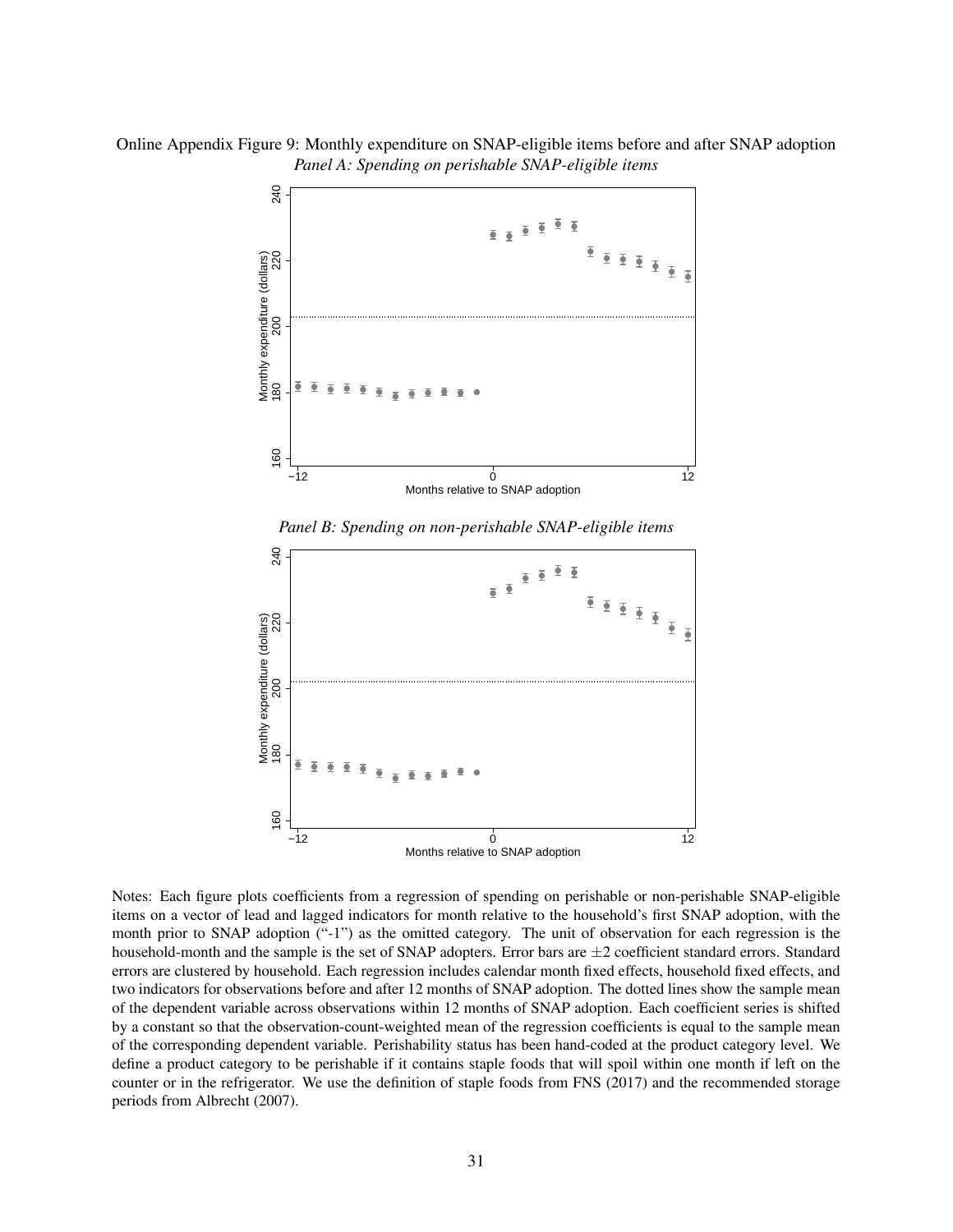<span id="page-31-0"></span>

Online Appendix Figure 10: SNAP-eligible share of expenditure before and after SNAP adoption

Notes: The figure plots coefficients from a regression of the share of nonfuel spending that is SNAP-eligible (out of spending that we classify as either SNAP-eligible or SNAP-ineligible) on a vector of lead and lagged indicators for month relative to the household's first SNAP adoption, with the month prior to SNAP adoption ("-1") as the omitted category. The unit of observation for each regression is the household-month and the sample is the set of SNAP adopters. Error bars are  $\pm 2$  coefficient standard errors. Standard errors are clustered by household. Each regression includes calendar month fixed effects, household fixed effects, and two indicators for observations before and after 12 months of SNAP adoption. The dotted lines show the sample mean of the dependent variable across observations within 12 months of SNAP adoption. Each coefficient series is shifted by a constant so that the observation-countweighted mean of the regression coefficients is equal to the sample mean of the corresponding dependent variable.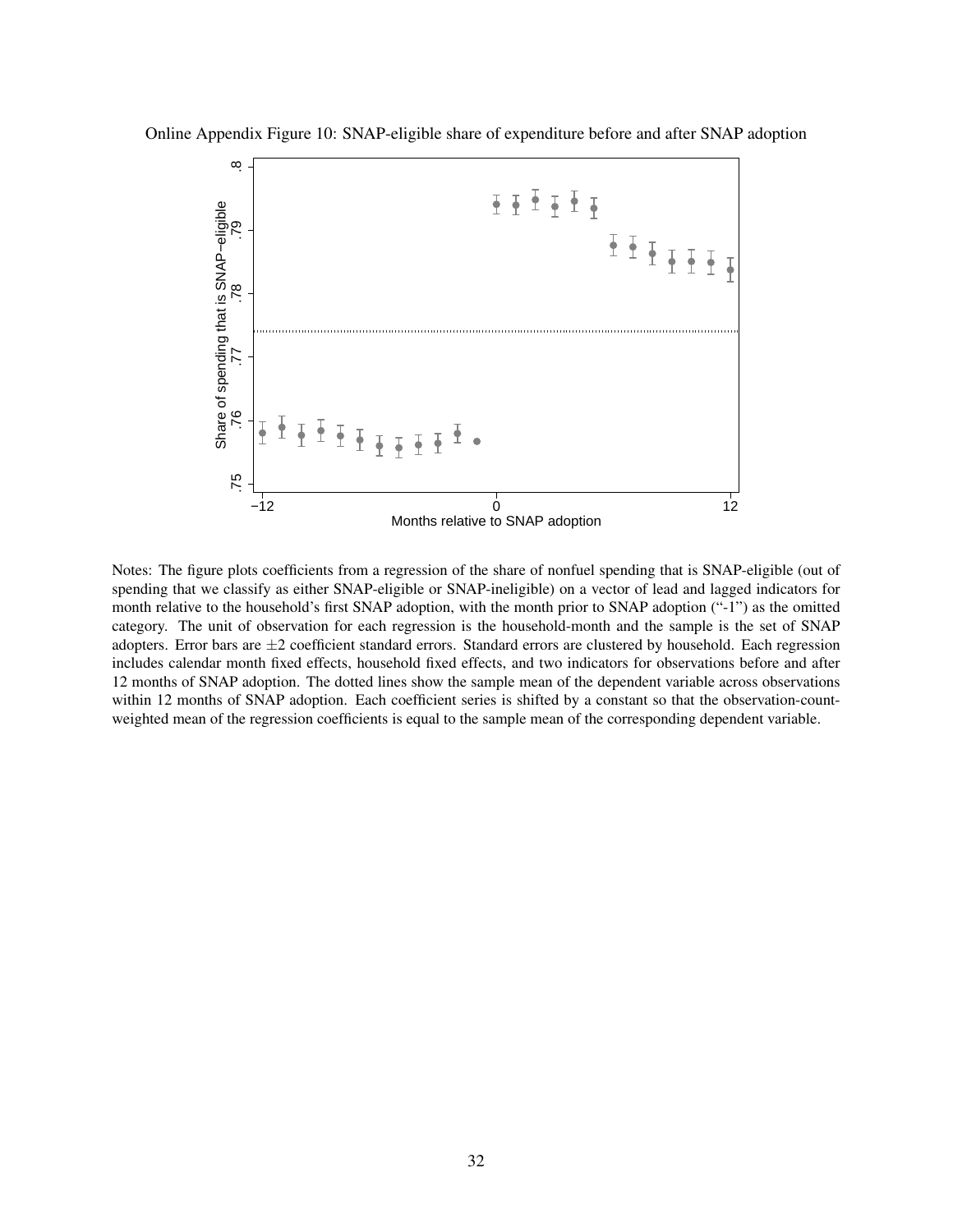<span id="page-32-0"></span>

for each regression is the household-month. The sample is the set of SNAP adopters. Error bars are ±2 coefficient standard errors. Standard errors are clustered by household. Each regression includes calendar month fixed effects, household fixed effects, and two indicators for observations before and after 12 months of SNAP Notes: Each figure plots coefficients from a regression of SNAP-eligible or SNAP-ineligible spending in a given week of the month on a vector of lead and lagged indicators for month relative to the household's first SNAP adoption, with the month prior to SNAP adoption  $(1^n)$  as the omitted category. The unit of observation adoption. The dotted lines show the sample mean of household weekly expenditure across observations within 12 months of SNAP adoption. Each coefficient series is shifted by a constant so that the observation-count-weighted mean of the displayed regression coefficients is equal to the sample mean of the corresponding Notes: Each figure plots coefficients from a regression of SNAP-eligible or SNAP-ineligible spending in a given week of the month on a vector of lead and lagged indicators for month relative to the household's first SNAP adoption, with the month prior to SNAP adoption ("-1") as the omitted category. The unit of observation for each regression is the household-month. The sample is the set of SNAP adopters. Error bars are ±2 coefficient standard errors. Standard errors are clustered by household. Each regression includes calendar month fixed effects, household fixed effects, and two indicators for observations before and after 12 months of SNAP adoption. The dotted lines show the sample mean of household weekly expenditure across observations within 12 months of SNAP adoption. Each coefficient series is shifted by a constant so that the observation-count-weighted mean of the displayed regression coefficients is equal to the sample mean of the corresponding dependent variable. The coefficient for month 0 is not shown because we do not know the timing of the adoption within the month. dependent variable. The coefficient for month 0 is not shown because we do not know the timing of the adoption within the month.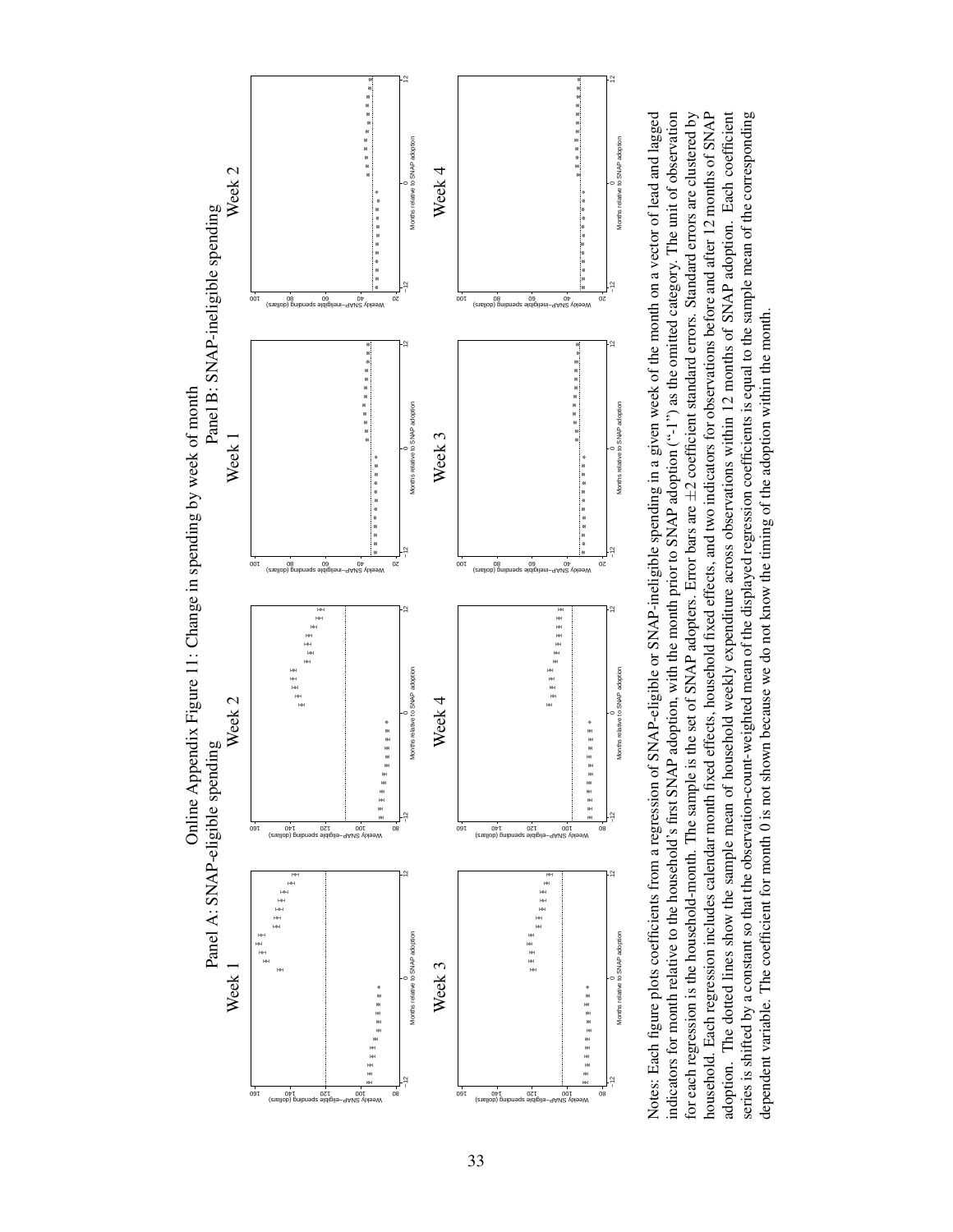

<span id="page-33-0"></span>

Notes: Data are from Rhode Island EBT transaction records from September 2012 through October 2015. See section 2.1 for details on sample definition and variable construction. Each figure plots coefficients from a regression of the dependent variable on a vector of indicators for the position of the current month in a monthly clock that begins in the most recent adoption month and resets every six months or at the next SNAP adoption, whichever comes first. So, for example, the first month of the clock corresponds to months 7, 13, 19, etc. following SNAP adoption. The unit of observation for each regression is the household-month. The sample is the set of SNAP adopters, where SNAP adoption is defined as in section 3.5. Error bars are ±2 coefficient standard errors. Standard errors are clustered by household. Each regression includes calendar month fixed effects. The omitted category consists of the first six months (inclusive of the adoption month) after the household's most recent SNAP adoption, all months after the first 24 months (inclusive of the adoption month) following the household's most recent adoption, and all months for which there is no preceding adoption. In panel A, the dependent variable is the change in an indicator for whether the household-month is a SNAP month. In panel B, the dependent variable is the change in monthly SNAP benefits.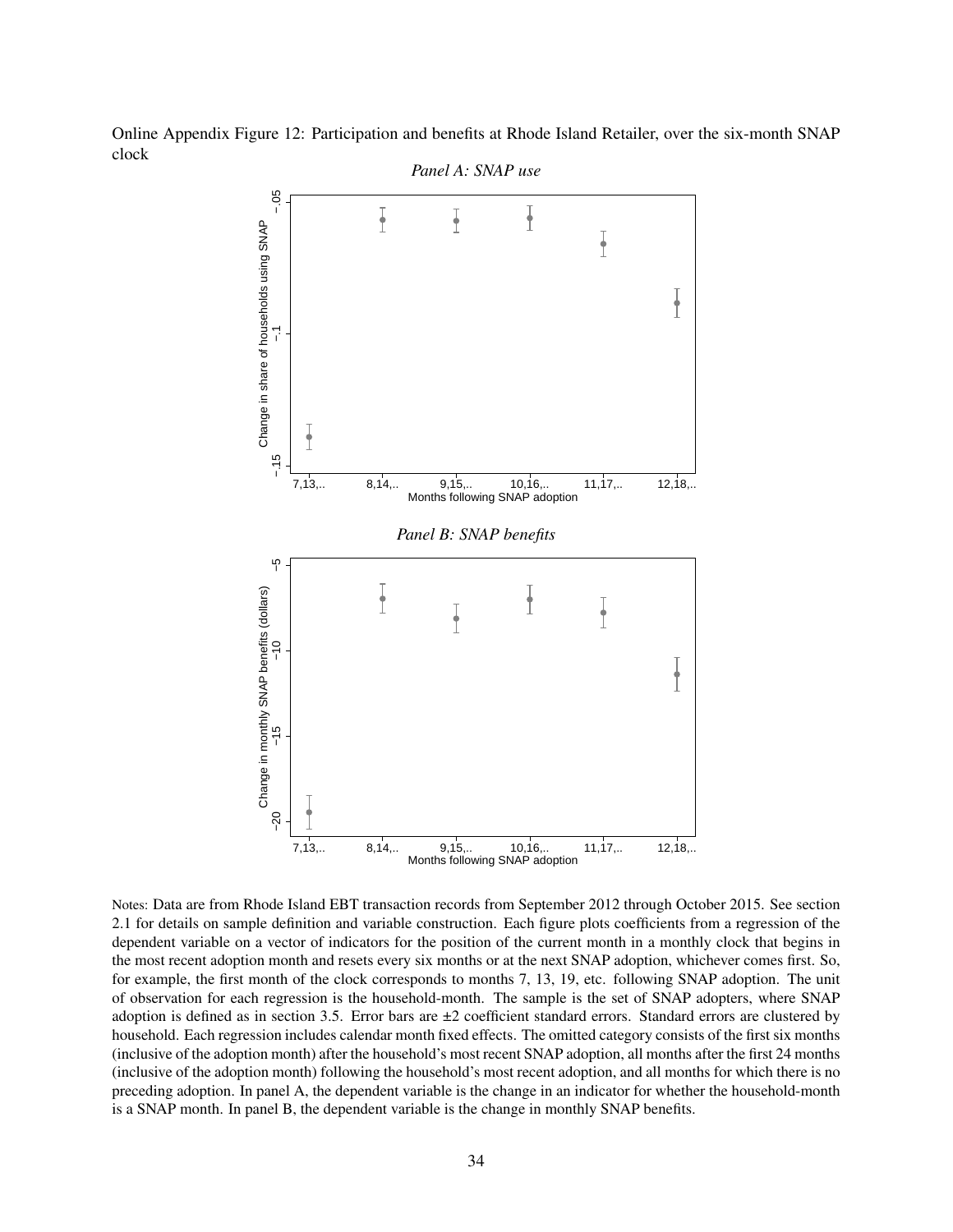<span id="page-34-0"></span>Online Appendix Figure 13: Participation, benefits, and spending over the six-month SNAP clock for SNAP adopters who have at least six consecutive Online Appendix Figure 13: Participation, benefits, and spending over the six-month SNAP clock for SNAP adopters who have at least six consecutive non-SNAP months after first adoption non-SNAP months after first adoption



of the clock corresponds to months 7, 13, 19, etc. following SNAP adoption. The unit of observation for each regression is the household-month. The sample is coefficient standard errors. Standard errors are clustered by household. Each regression includes calendar month fixed effects. The omitted category consists of the first six months (inclusive of the adoption month) after the household's most recent SNAP adoption, all months after the first 24 months (inclusive of the adoption month) following the household's most recent adoption, and all months for which there is no preceding adoption. In panel A, the dependent variable is the change in an indicator for whether the household-month is a SNAP month. In panel B, the dependent variable is the change in monthly SNAP benefits. In panel C, the Notes: Each figure plots coefficients from a regression of the dependent variable on a vector of indicators for the position of the current month in a monthly clock that begins in the most recent adoption month and resets every six months or at the next SNAP adoption, whichever comes first. So, for example, the first month of the clock corresponds to months 7, 13, 19, etc. following SNAP adoption. The unit of observation for each regression is the household-month. The sample is the set of SNAP adopters who have at least one period of six consecutive non-SNAP months following the household's first SNAP adoption. Error bars are ±2 Notes: Each figure plots coefficients from a regression of the dependent variable on a vector of indicators for the position of the current month in a monthly clock that begins in the most recent adoption month and resets every six months or at the next SNAP adoption, whichever comes first. So, for example, the first month the set of SNAP adopters who have at least one period of six consecutive non-SNAP months following the household's first SNAP adoption. Error bars are ±2 coefficient standard errors. Standard errors are clustered by household. Each regression includes calendar month fixed effects. The omitted category consists of the first six months (inclusive of the adoption month) after the household's most recent SNAP adoption, all months after the first 24 months (inclusive of the adoption month) following the household's most recent adoption, and all months for which there is no preceding adoption. In panel A, the dependent variable is the change in an indicator for whether the household-month is a SNAP month. In panel B, the dependent variable is the change in monthly SNAP benefits. In panel C, the dependent variable is the change in monthly SNAP-eligible spending. dependent variable is the change in monthly SNAP-eligible spending.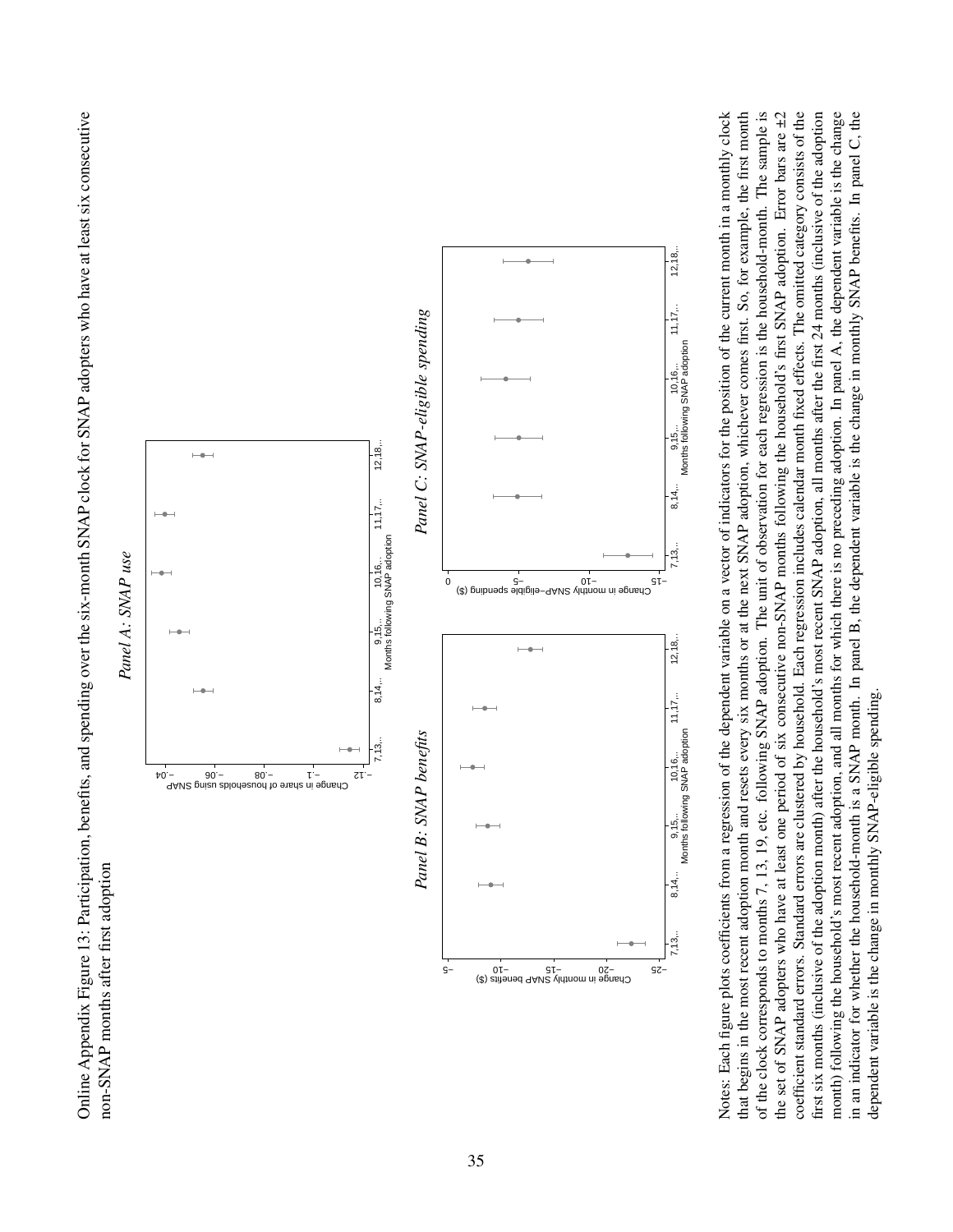Online Appendix Figure 14: Fit of regression model to monthly SNAP benefits and SNAP-eligible spending around benefit changes

<span id="page-35-0"></span>

Notes: We plot coefficients from a regression of SNAP benefits, SNAP-eligible spending, and their predicted counterparts on interactions between the share of calendar months between February 2006 and December 2007 during which each household used SNAP and calendar month indicators, with the January 2008 interaction normalized to zero. Predicted SNAP benefits and SNAP-eligible spending are computed from models (1) and (2), respectively, in online appendix table [9.](#page-11-0) The sample includes all households in the retailer panel with at least one SNAP month. The unit of observation is the household-month and only months from January 2008 to December 2009 are included in the regression. Error bars and shaded region represent  $\pm 2$  coefficient standard errors. Standard errors are clustered by household. Each regression includes household and calendar month fixed effects. Each coefficient series is seasonally adjusted by subtracting from each coefficient the corresponding coefficient from an auxiliary regression of the dependent variable on interactions between the share of months between February 2006 and December 2007 during which each household used SNAP and year and seasonal month indicators. The auxiliary regressions include household, year, and seasonal month fixed effects and are estimated using only data from January 2010 to December 2012. Each coefficient series is shifted by a constant so that the observation-count-weighted mean of the regression coefficients is equal to the sample mean of the corresponding dependent variable among households who used SNAP in every month between February 2006 and December 2007. Vertical lines at October 2008 and April 2009 denote the implementation dates of changes in SNAP benefits due to the Farm Bill and American Recovery and Reinvestment Act (ARRA), respectively.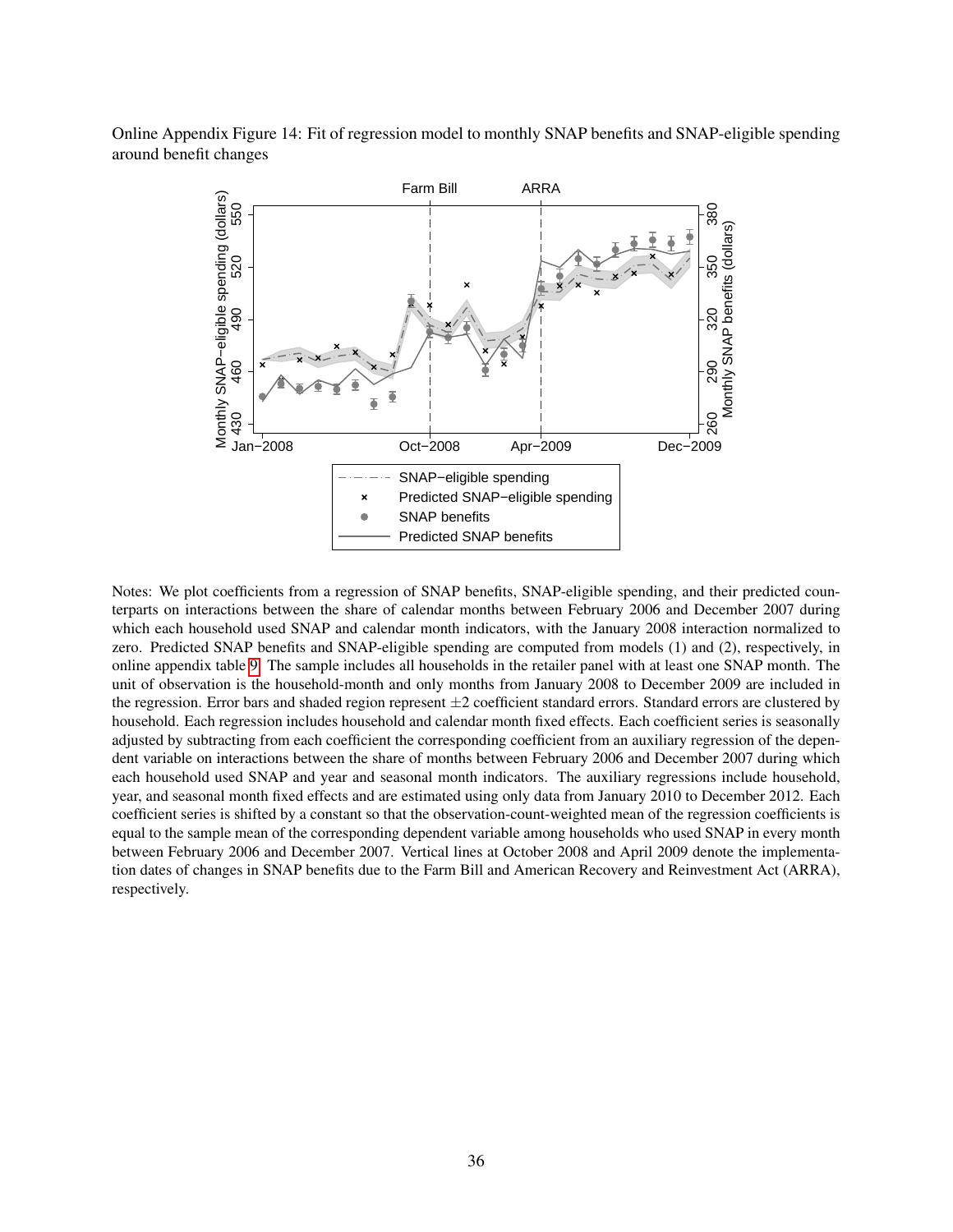<span id="page-36-0"></span>

Notes: The sample consists of a random subset of 2000 SNAP adopters whose behavior is simulated as follows. Let  $f_i$  be SNAP-eligible spending,  $b_i$  be SNAP benefits, and  $y_{ii}$ be the additive inverse of fuel spending. Let  $q_i$  be the average monthly gallons of gasoline purchased,  $p_i$  be the average price of regular gasoline, and  $z_i$  be the cumulative number of adoptions experienced. Let  $U_{it}^{(n)}$  denote the  $n^{th}$  independent realization from a uniform distribution on [0, 1] for household *i* in calendar month *t*, and let  $U_i^{(n)}$  denote a realization for household *i*, constant across all months. Food spending is given by  $f_{it} = \alpha_i + \Psi_i(y_{it} + b_{it}) + \xi_{it}$ , where  $\alpha_i = 200U_i^{(1)} + 500$ ,  $b_{it} = 10U_{it}^{(2)} + (200U_{it}^{(3)} + 100)z_{it} + \varepsilon_{it}^{b}$ , and for all *i*. In the row labeled "nonlinear, heterogeneous" we assume  $\Psi_i(y_{it} + b_{ti}) = (U_i^{(9)} + 0.5) \ln(y_{it} + b_{it}) + (0.1U_i^{(10)} + 0.05) (y_{it} + b_{it})$  for all *i*. Each column corresponds to one of the four fungibility tests described in the main paper. Each plot shows the distribution across 30 simulation replicates of the  $p$ -values for the null hypothesis that  $\gamma = 0$ . The  $y_{it} = 1000 - (U_{it}^{(4)} + 0.5)0.9$   $q_{i}p_{t} + \varepsilon_{it}^{3}$ . The error terms are modeled as  $\xi_{it} = (U_{it}^{(5)} - 0.5)50 + 0.1\varepsilon_{it}^{6} + 0.05\varepsilon_{it}^{2}$ ,  $\varepsilon_{it}^{6} = 50(U_{it}^{(6)} - 0.5)$ , and  $\varepsilon_{it}^{2} = 50(U_{it}^{(7)} - 0.5)$ . In the row la "linear, homogeneous" we assume that  $\Psi_i(y_{it} + b_{ti}) = 0.1(y_{it} + b_{ti})$  for all *i*. In the row labeled "linear, heterogeneous" we assume that  $\Psi_i(y_{it} + b_{ti}) = (0.1U_i^{(8)} + 0.05)(y_{it} + b_{ti})$ Notes: The sample consists of a random subset of 2000 SNAP adopters whose behavior is simulated as follows. Let *fit* be SNAP-eligible spending, *bit* be SNAP benefits, and *yit* be the additive inverse of fuel spending. Let *qi* be the average monthly gallons of gasoline purchased, *pt* be the average price of regular gasoline, and *zit* be the cumulative number of adoptions experienced. Let  $U_{ii}^{(n)}$  denote the  $n^{th}$  independent realization from a uniform distribution on [0, 1] for household *i* in calendar month *t*, and let  $U_i^{(n)}$  denote a realization for household *i*, constant across all months. Food spending is given by  $f_{it} = \alpha_i + \Psi_i(y_{it} + b_{it}) + \xi_{it}$ , where  $\alpha_i = 200U_i^{(1)} + 500$ ,  $b_{it} = 10U_{it}^{(2)} + (200U_{it}^{(3)} + 100)z_{it} + \varepsilon_{it}^{b}$ , and  $y_{it} = 1000 - (U_{it}^{(4)} + 0.5)0.9q_{i}p_{i} + \varepsilon_{it}^{3}$ . The error terms are modeled as  $\xi_{it} = (U_{it}^{(5)} - 0.5)50 + 0.1\varepsilon_{it}^{b} + 0.05\varepsilon_{it}^{2}, \varepsilon_{it}^{b} = 50 (U_{it}^{(6)} - 0.5)$ , and  $\varepsilon_{it}^{2} = 50 (U_{it}^{(7)} - 0.5)$ . In the row labele "linear, homogeneous" we assume that  $\Psi_t(y_{it} + b_{it}) = 0.1(y_{it} + b_{it})$  for all *i*. In the row labeled "linear, heterogeneous" we assume that  $\Psi_t(y_{it} + b_{it}) = (0.1U_t^{(8)} + 0.05)(y_{it} + b_{it})$ for all *i*. In the row labeled "nonlinear, heterogeneous" we assume  $\Psi_i(y_{it} + b_{ti}) = (U_i^{(9)} + 0.5) \ln(y_{it} + b_{ti}) + (0.1U_i^{(10)} + 0.05) (y_{it} + b_{ti})$  for all *i*. Each column corresponds to one of the four fungibility tests described in the main paper. Each plot shows the distribution across 30 simulation replicates of the *p*−values for the null hypothesis that γ = 0. The dashed horizontal line corresponds to a uniform distribution. dashed horizontal line corresponds to a uniform distribution.